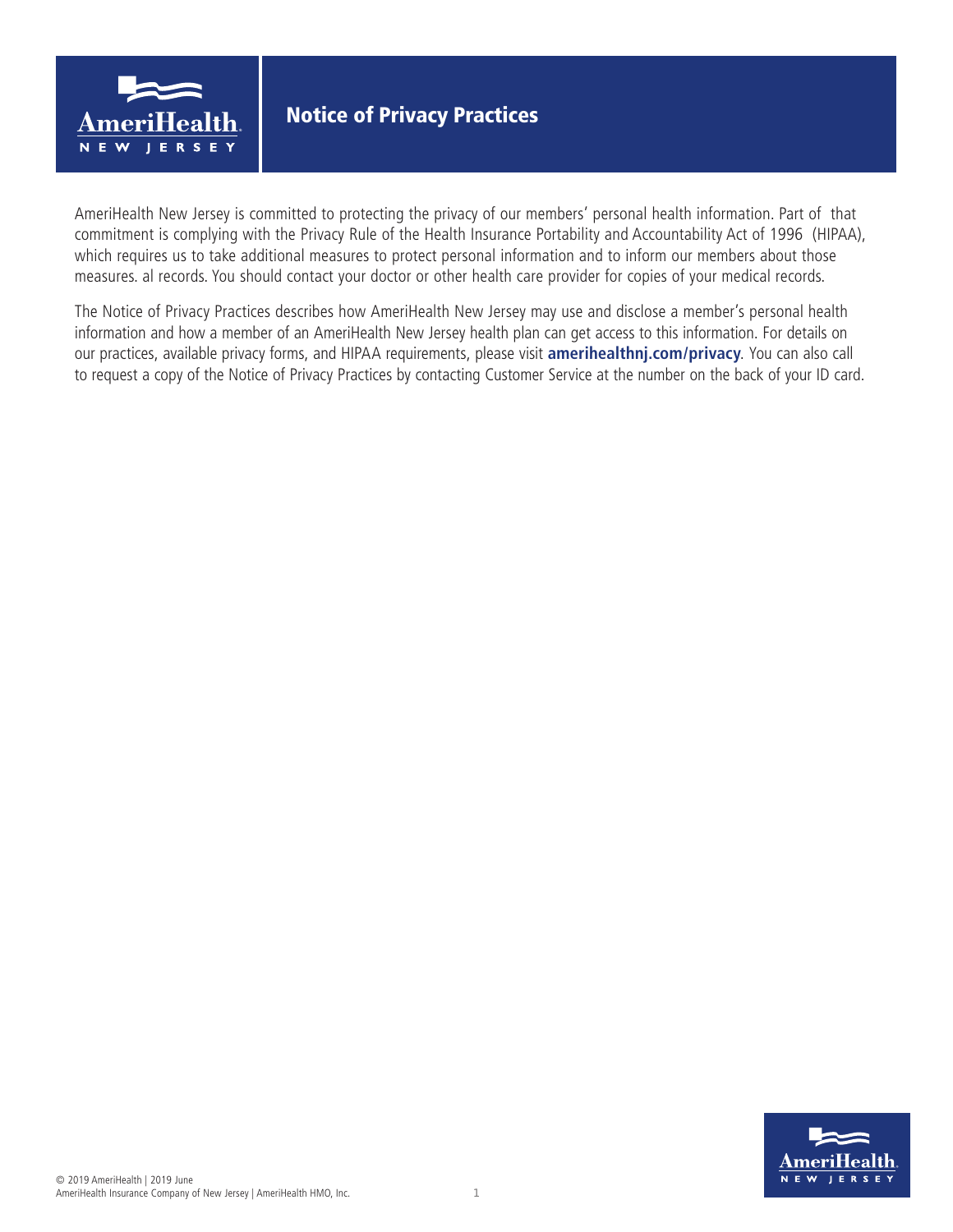# Maintaining your privacy

#### **Gramm-Leach-Bliley Notice of Privacy Practices**

At AmeriHealth New Jersey, we value you as a member, and the protection of your personal information is very important to us. To effectively administer the array of health plans offered to our members, AmeriHealth New Jersey may collect and share "nonpublic personal information" about you in accordance with applicable laws and regulations. This notice is provided as required by the Gramm-Leach-Bliley Act, a federal law, and applicable state regulations. This notice informs you how we collect, share, and protect your personal information.

## Nonpublic personal information

#### **What AmeriHealth New Jersey collects**

AmeriHealth New Jersey collects nonpublic personal information about you when you apply for health care coverage with AmeriHealth New Jersey or when AmeriHealth New Jersey administers your benefits. For example, AmeriHealth New Jersey may collect personal information such as your name, address, phone number, cell phone number, Social Security number, and account information, which may not otherwise be publicly available.

AmeriHealth New Jersey receives this information from:

- You, your employer, or benefits plan sponsor on applications and other forms
- Your transactions with AmeriHealth New Jersey, our affiliates, or others
- Consumer reporting agencies
- Electronic sources when you access our website, including data that is obtained with an information-collection device known as a "cookie"

#### **What AmeriHealth New Jersey discloses and to whom**

AmeriHealth New Jersey does not disclose nonpublic personal information about our members or former members to anyone, except as otherwise permitted by law. For example, AmeriHealth New Jersey may disclose nonpublic personal information to affiliates and nonaffiliated third parties to perform services on our behalf or as necessary for everyday business purposes, such as to process your transactions, maintain your account, respond to court orders, or report to credit bureaus.

#### **Our security procedures**

AmeriHealth New Jersey restricts access to nonpublic personal information about you to individuals or entities involved in providing services to you. AmeriHealth New Jersey maintains safeguards to protect nonpublic personal information from unauthorized access and use.

Please call **1-888-YOUR-AH1 (1-888-968-7241, TTY: 711)** or go to **amerihealthnj.com/privacy** if you have any questions about this notice.

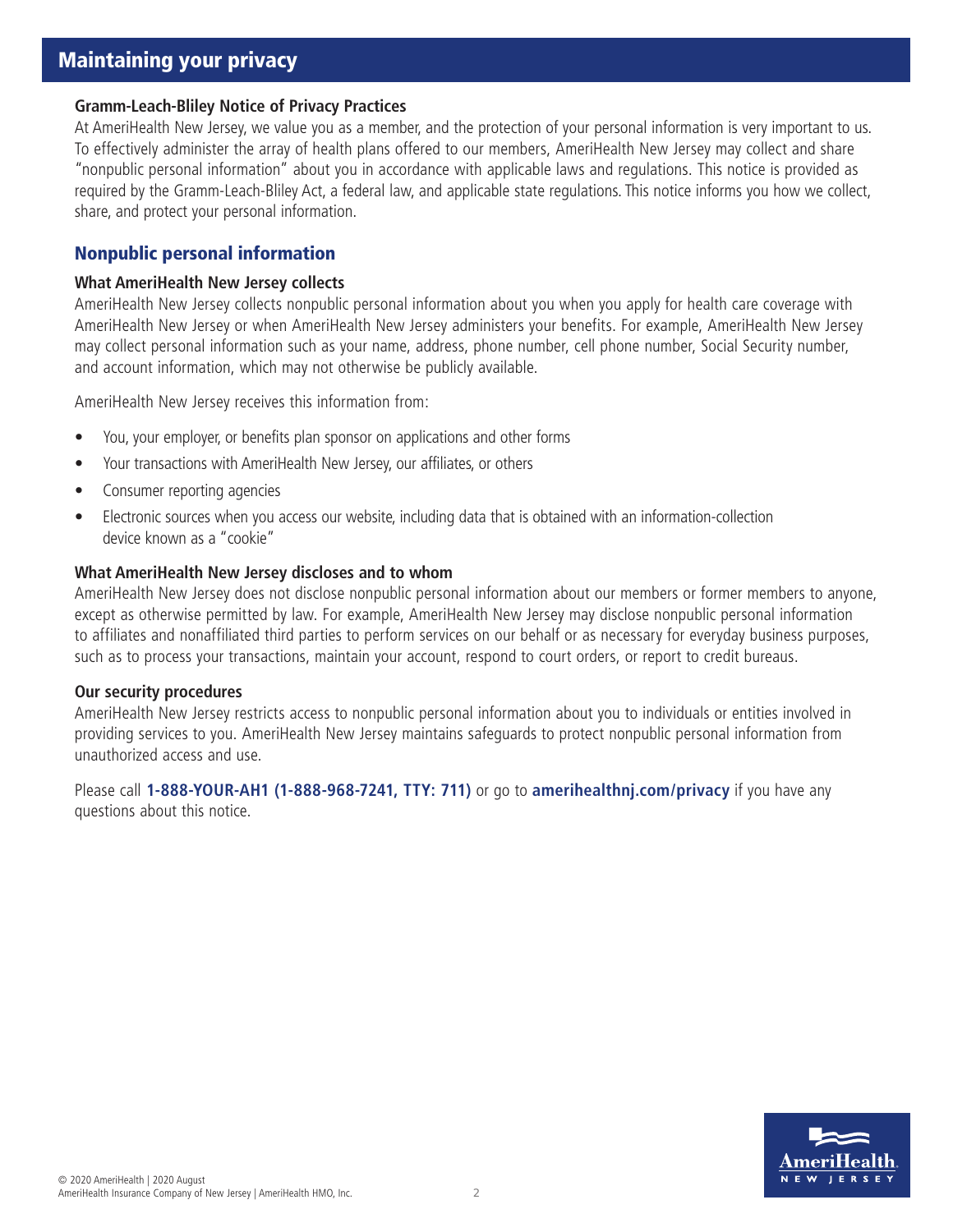# Protecting your privacy and health information

At AmeriHealth New Jersey, protecting your privacy is very important. That's why we have implemented measures to keep our members' protected health information (PHI) confidential. PHI is individually identifiable health information about you — PHI is individually identifiable information about you; it may be in oral, written or electronic form.

We may obtain or create your PHI as part of our business, which is to provide you with health care benefits.

Our policies and business procedures cover the collection, use, and disclosure of PHI. We continually review these policies and procedures to make sure that your information is protected, and at the same time available as needed to provide your health benefits. For example, procedures are in place to help us verify the identity of someone requesting PHI and to place limits on which staff members can access your PHI. We share only the minimum amount of information necessary when PHI must be disclosed. We also protect any PHI that is electronically transmitted outside our organization by using only secure networks and encryption technology.

Examples of business situations in which we are permitted to use or disclose your PHI include:

- Paying your claims
- Coordinating the delivery of health care services
- Monitoring the performance of network providers regarding health care outcomes

In certain other circumstances, we may also share your PHI with health care oversight and government agencies for legally authorized activities, such as audits and investigations, or when we are required to do so by law. We may also share certain information with the sponsor of your group health plan for administration purposes.

## **Releasing protected health information**

We do not use or share your PHI without your permission unless permitted by law. You may wish to have certain individuals view or receive part or all of your PHI. For instance, you may have an adult son or daughter to whom you turn for assistance with coordinating your medical care or paying your medical expenses. You can authorize us to share your PHI with any person or organization you choose by completing an Authorization for Disclosure of Health Information form and returning it to us for our records. The form is available on our website at **amerihealthnj.com/privacy**. Select the HIPAA Privacy Practices and Forms link, and then click on Authorization Form. You may also request us to send this form to you by calling Customer Service at **1-888-YOUR-AH1 (1-888-968-7241) (TTY: 711)**.

The laws that protect your privacy also give you certain rights regarding your PHI. For example, you may request a copy of your PHI on file at AmeriHealth New Jersey by contacting Customer Service. Please remember that we typically do not have copies of your medical records. You should contact your doctor or other health care provider for copies of your medical records.

## To learn more

Please review our Notice of Privacy Practices for more detailed information about your privacy rights and how we may use and share your PHI. You may view or print a copy by logging in at **amerihealthnj.com** and selecting Privacy Policy at the bottom of the page or by going to **amerihealthnj. com/privacy**. You can also call Customer Service to request a copy.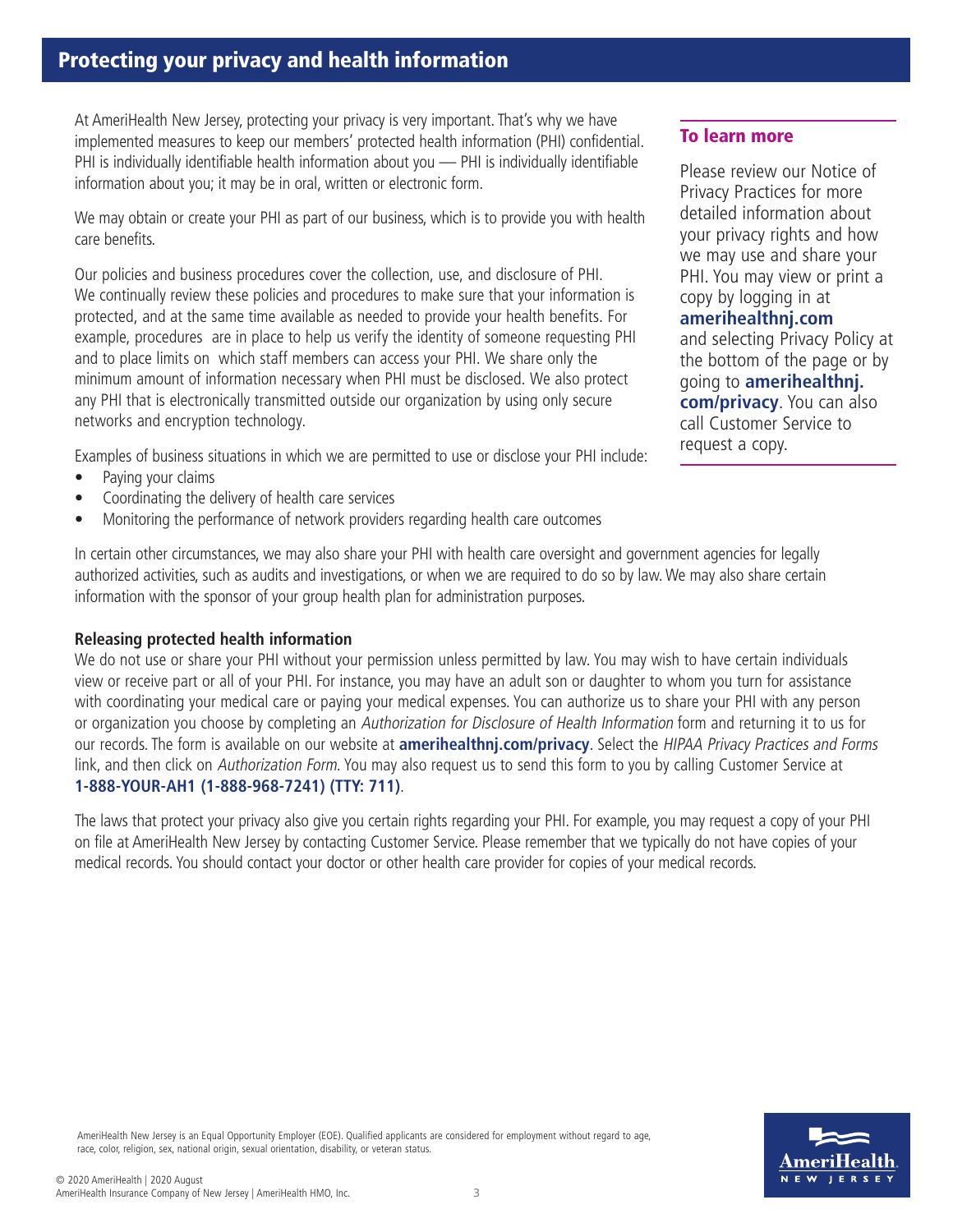AmeriHealth New Jersey would like to take this opportunity to thank you for being an AmeriHealth New Jersey health plan member. We are dedicated to keeping our members healthy and informed.

We not only respect your rights, but we also encourage you to exercise your responsibilities. The following are your rights and responsibilities as an AmeriHealth New Jersey member:

## Member rights

- You have the right to receive information about your health plan, its benefits, services included or excluded from your coverage, policies and procedures, participating practitioners/providers, and member rights and responsibilities. Written and Web-based information will be readable and easily understood.
- You have the right to obtain upon request a current directory of participating practitioners in the AmeriHealth New Jersey network. The directory includes addresses, telephone numbers, and a listing of providers who accept members who speak languages other than English.
- You have the right to file a complaint or appeal about your health plan or care provided with AmeriHealth New Jersey or the Department of Banking and Insurance. You also have the right to receive an answer to those complaints within a reasonable period of time and to be notified of the disposition of an appeal or complaint and further appeal, as appropriate.
- You have the right to appeal a decision to deny or limit coverage, first within AmeriHealth New Jersey and then through an independent organization, for a filing fee. You also have the right to know that your doctor cannot be penalized for filing a complaint or appeal on your behalf.
- You have the right to choose practitioners within the limits of covered benefits, availability, and participation within the plan network. You have the right to refuse care from specific practitioners.
- You have the right to have a choice of specialists among participating network providers following an authorized referral, subject to their availability to accept new patients.
- For members with chronic disabilities, you have the right to obtain assistance from and referrals to providers who are experienced in treating your disabilities.
- You have the right to participate with providers in decision making regarding your health care.
- You have the right to candid discussions of appropriate or medically necessary treatment options for your condition, regardless of cost or benefits coverage, in terms that you understand — including an explanation of your medical condition, recommended treatment, risks of treatment, expected results, and reasonable medical alternatives. If you are unable to easily understand this information, you have the right to have an explanation provided to your next of kin or guardian and documented in your medical record. AmeriHealth New Jersey does not direct practitioners to restrict information about treatment options.
- You have the right to be treated with courtesy and consideration and with respect and recognition of your dignity and right to privacy.
- You have the right to the confidential treatment of your personally identifiable health information and to have access to your medical records in accordance with applicable federal and state laws.
- You have the right to have available and accessible services when medically necessary, including availability of care 24 hours a day, 7 days a week, for urgent and emergency conditions.
- You have the right to call 911 in a potentially life-threatening situation without prior approval from AmeriHealth New Jersey and the right to have AmeriHealth New Jersey pay for a medical screening evaluation in the emergency room to determine whether an emergency medical condition exists.

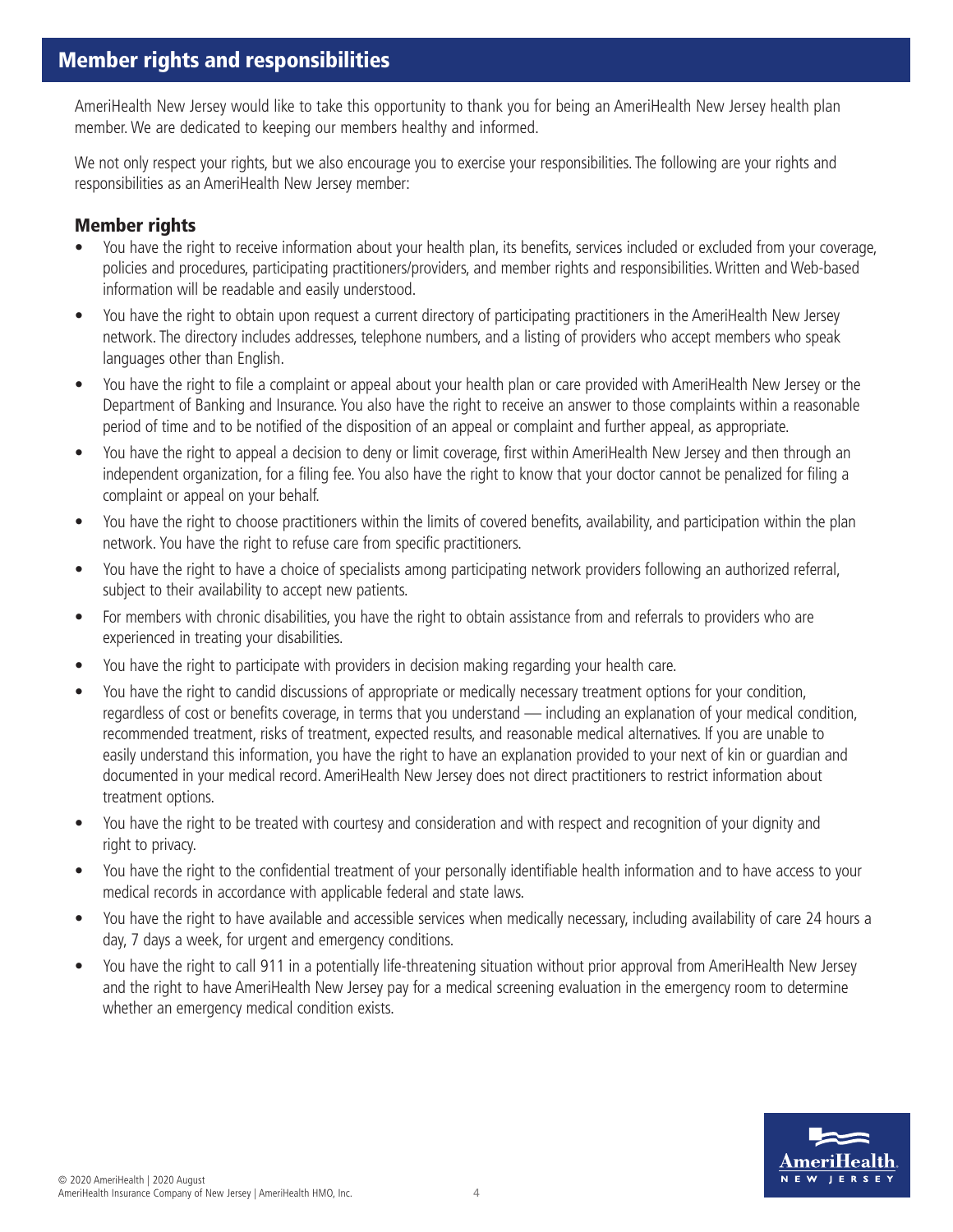# **Member rights and responsibilities (continued)**

- You have the right to continue receiving services from a provider who has been terminated from the AmeriHealth New Jersey network (without cause) for up to four months if medically necessary. If you are pregnant, coverage extends to the postpartum evaluation, up to six weeks after delivery. If you are receiving postoperative care, coverage extends for up to six months, if medically necessary. If you are receiving oncological or psychiatric care, treatment will be extended for up to one year, if medically necessary. This continuation of care does not apply if the provider is terminated for reasons that would endanger you, endanger public health or safety, or constitute a breach of contract or fraud.
- You have the right to receive health care services without discrimination based on race, ethnicity, age, mental or physical disability, health status, genetic information, color, religion, gender, sexual orientation, national origin, source of payment, utilization of medical or mental health services or supplies, or other unlawful basis including, without limitation, the filing by such member of any complaint, grievance, appeal or legal action against a Professional Provider, a Group Practice Provider (if applicable), or AmeriHealth New Jersey.
- You have the right to formulate an advance directive and to have the directive implemented. The Plan will provide information concerning advance directives to members and participating providers.
- You have rights afforded to you by law or regulation as a patient in a licensed health care facility, including the right to refuse medication and treatment after possible consequences of this decision have been explained in language you understand.
- You have the right to be free from balance billing by providers for medically necessary services that are authorized or covered by AmeriHealth New Jersey, except as permitted for copayments, coinsurance, and deductibles by contract.
- You have the right to prompt notification of terminations or changes in benefits, services, or provider network.
- You have the right to make recommendations regarding the AmeriHealth New Jersey Member Rights and Responsibilities Policy by contacting Customer Service in writing.

## **Commercial Member responsibilities**

- You have the responsibility to review all benefits and membership materials carefully and to follow the regulations pertaining to your health plan.
- You have the responsibility to communicate, to the extent possible, information that AmeriHealth New Jersey and participating practitioners and providers need in order to provide care.
- You have the responsibility to understand your health care problems and participate in developing mutually agreed upon treatment goals to the degree possible.
- You have the responsibility to follow plans and instructions for care that you and your practitioners have agreed upon, including the consideration of the possible consequences of failure to comply with recommended treatment.
- You have the responsibility to ask questions to assure understanding of the explanations and instructions given.
- You have the responsibility to treat others with the same respect and courtesy you expect for yourself.
- You have the responsibility to keep scheduled appointments or to give adequate notice of delay or cancellation.
- You have the responsibility to pay deductibles, coinsurance, or copayments, as appropriate, according to your contract.
- You have the responsibility to pay for charges incurred that are not covered under or authorized under your benefits policy or contract.
- You have the responsibility to pay for charges that exceed what AmeriHealth New Jersey determines are customary and reasonable (usual and customary or usual, customary, and reasonable, as appropriate) for services that are covered under the out-of-network component of your contract with respect to point-of-service contracts.

**Note:** Magellan Healthcare, Inc. provides similar rights and responsibilities. Magellan manages mental health and substance use disorder benefits for most members. \* When used in specific statements of rights and responsibilities, AmeriHealth New Jersey has adopted the definition of "provider" used by the New Jersey Department of Health and Human Services in regulations at N.J.A.C. 8:38-1.2 and 8:38A-1.2, as follows: "Provider" means any physician or other health care professional, hospital, facility, or other person who is licensed or otherwise authorized to provide health care services or other benefits in the state or jurisdiction in which they are furnished.

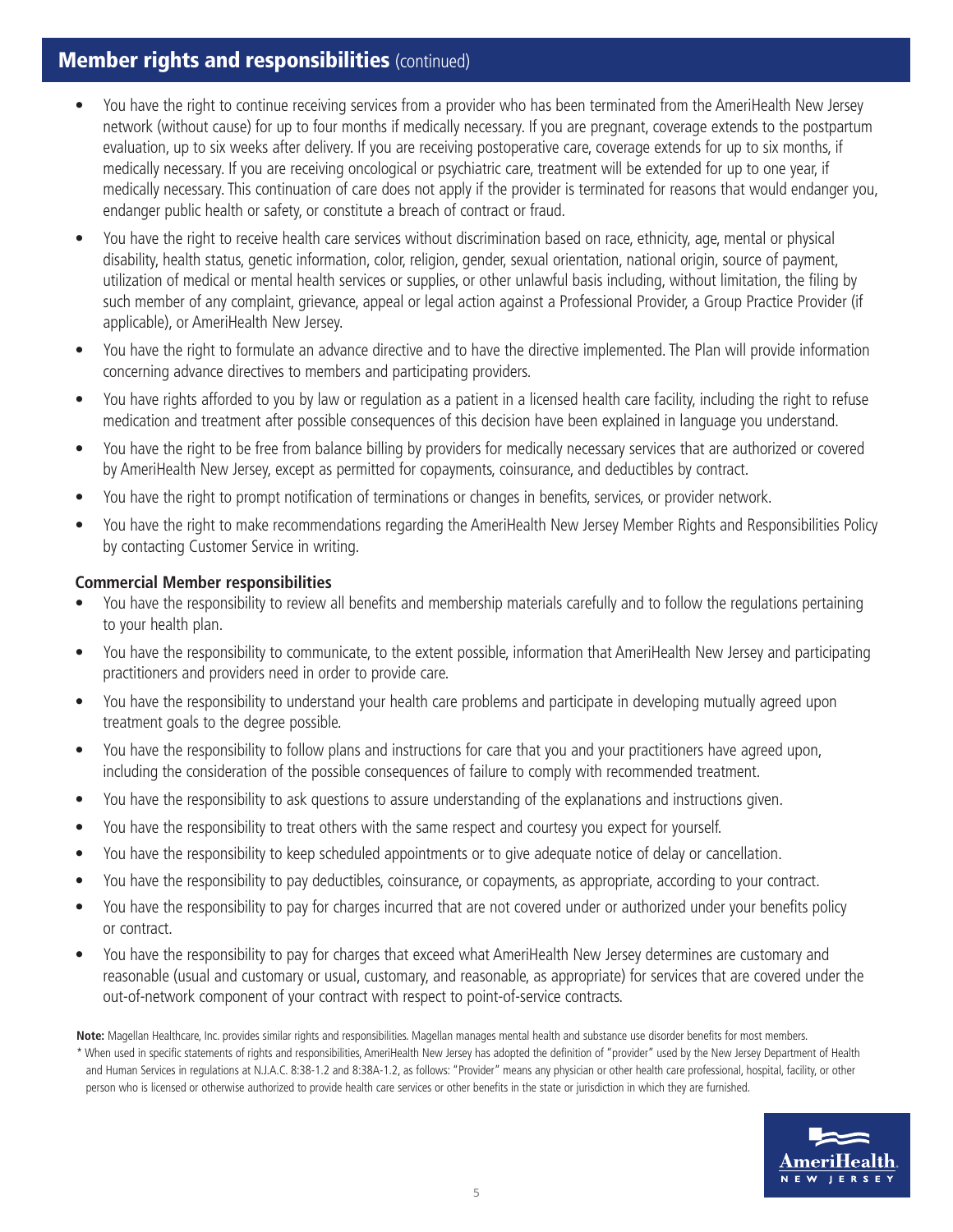# Understanding mastectomy-related benefits

If you had a mastectomy or expect to have one, you may be entitled to certain benefits under the Women's Health and Cancer Rights Act of 1998 (WHCRA). WHCRA is a federal law that requires group health plans and a health insurance issuer providing health insurance coverage in connection with a group health plan to cover breast reconstruction after a mastectomy. If you are receiving mastectomy-related benefits, you'll have coverage — provided in a manner determined in consultation between you and your attending physician — for:

- All stages of reconstruction of the breast on which the mastectomy has been performed
- Surgery and reconstruction of the other breast to produce a symmetrical appearance
- Prostheses
- Treatment of physical complications of the mastectomy, including lymphedema

These benefits are subject to the same deductibles, coinsurance, and/or copayments applicable to other medical and surgical benefits provided under your group health plan.

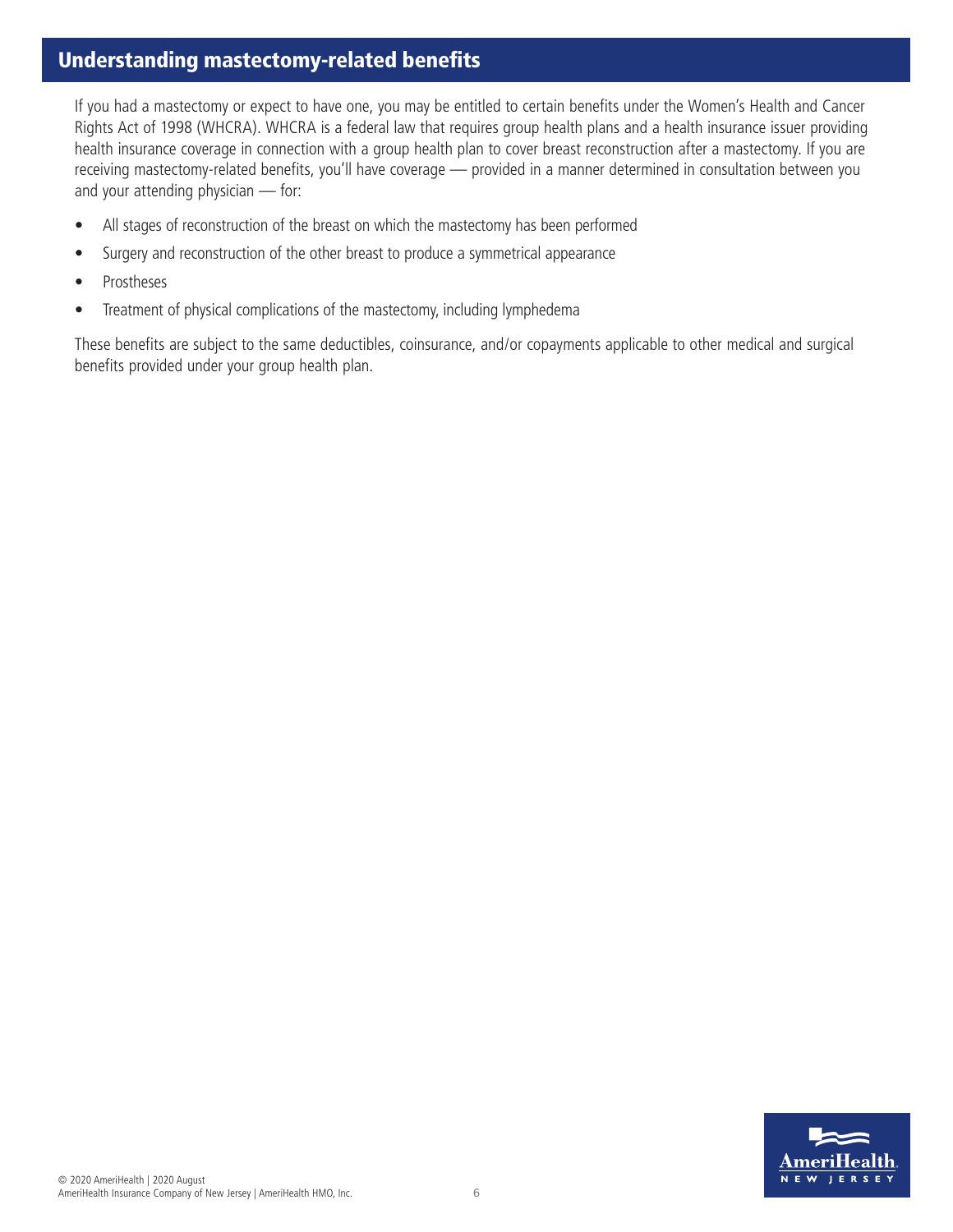# Physician review, utilization management, and language line services

It is the policy of AmeriHealth Insurance Company of New Jersey and AmeriHealth HMO, Inc. ("Plans") that all utilization review decisions are based on the benefits available under the member's coverage and the medical necessity of health care services and supplies in accordance with the Plans' definition of medical necessity.

Only physicians can make denials of coverage of health care services and supplies based on a lack of medical necessity. The nurses, medical directors, other professional providers, and independent medical consultants who perform utilization review services for the Plans are not compensated or given incentives based on their coverage review decisions. Medical directors and nurses are salaried, and contracted external physicians and other professional consultants are compensated on a per-casereviewed basis, regardless of the coverage determination. The Plans do not provide financial incentives for issuing denials of coverage or utilization review decisions that result in underutilization.

If you have questions about the utilization decision process or a determination you have received, you can contact Customer Service by telephone, email message, or fax. Our Customer Service representatives will provide assistance with understanding the utilization process or transfer you to the Utilization Management Department to address your concerns. Utilization Management is available Monday through Friday, 8 a.m. to 5 p.m. For urgent issues relating to utilization management after business hours, call **1-888-YOUR-AH1 (1-888-968-7241) (TTY: 711)**.

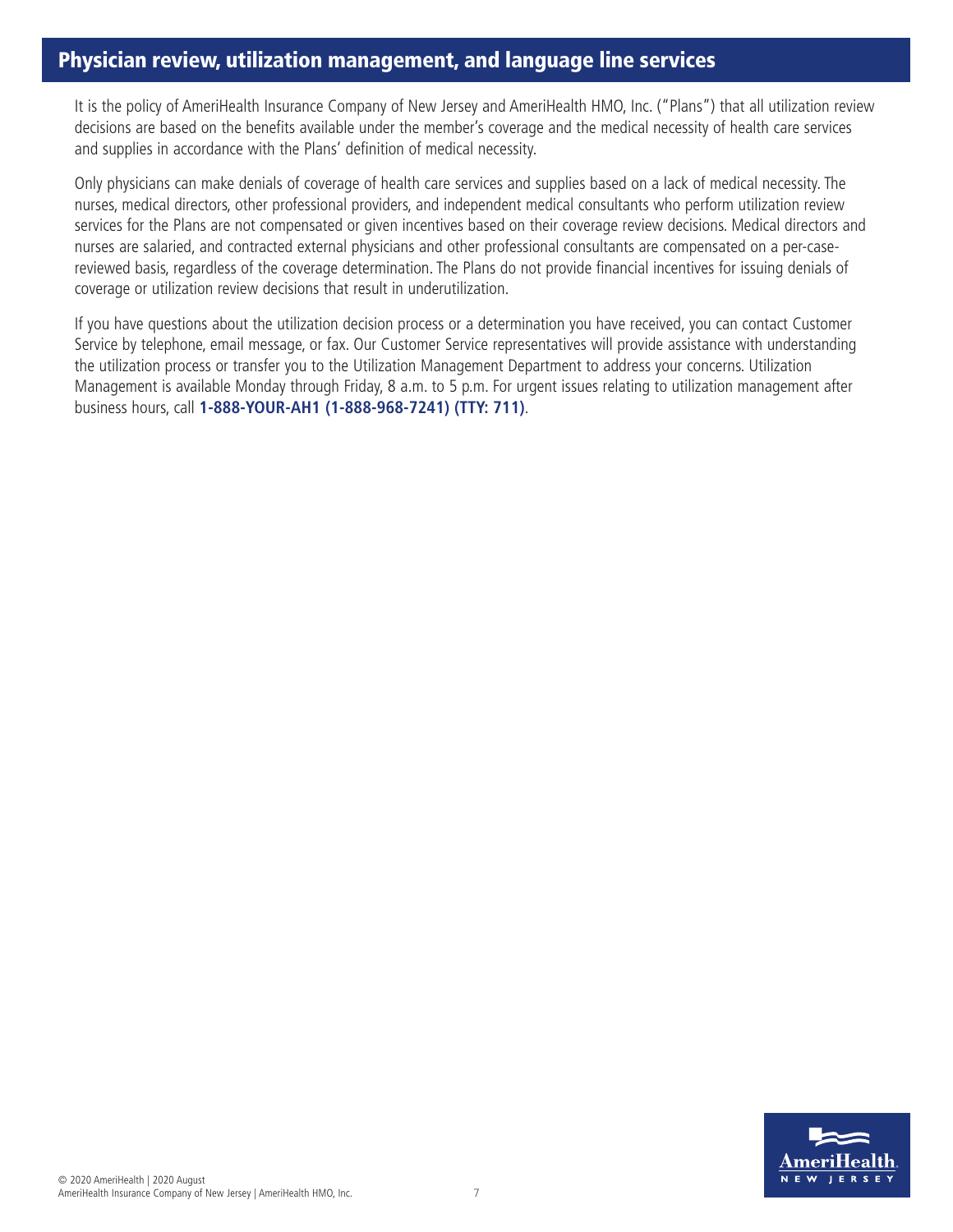## Finding a network provider

Our Find a Doctor tool offers a wealth of information about network providers. Log in at **amerihealthnj.com** to find detailed listings of doctors and hospitals — information you can use to make informed decisions about your healthcare. The following tools can help you locate network providers and hospitals that will suit your health needs:

With the *Find a Doctor* tool, you can:

- **• Search for a participating doctor or hospital.\*** Search by name, location, specialty, or medical procedure to find the right physicians, hospital, or treatment center. The listings for each provider include valuable information, such as the provider's gender, medical school attendance, residency completion, board certification status, hospital admitting privileges, and languages spoken at the practice.
- **• Review and compare providers.** You can also review and compare the qualifications and experience of network physicians. Or research and compare hospitals based on procedure, diagnosis, and location, as well as hospital quality and safety information. You can also customize the way the results are displayed according to which measures (number of patients, complication and mortality rates, length of stay, and cost) are most important to you.
- **• Read and post reviews.** Learn from the experiences of others members. When you log in at **amerihealthnj.com** to use the Find a Doctor tool, you can also post your own ratings.
- **Compare the cost of basic procedures.** The *Find a Doctor* tool gives you a range for nearly 150 health care procedures.

#### **Go online**

Log in at **amerihealthnj.com** to use this valuable resource. If you do not have Internet access, call Customer Service at **1-888-YOUR-AH1 (1-888-968-7241) (TTY: 711)** to obtain a copy of the Provider Directory for your coverage (HMO, POS, or PPO/EPO).

\*The Find a Doctor tool includes information on all physicians, hospitals, and ancillary providers who participate in our managed care plans.

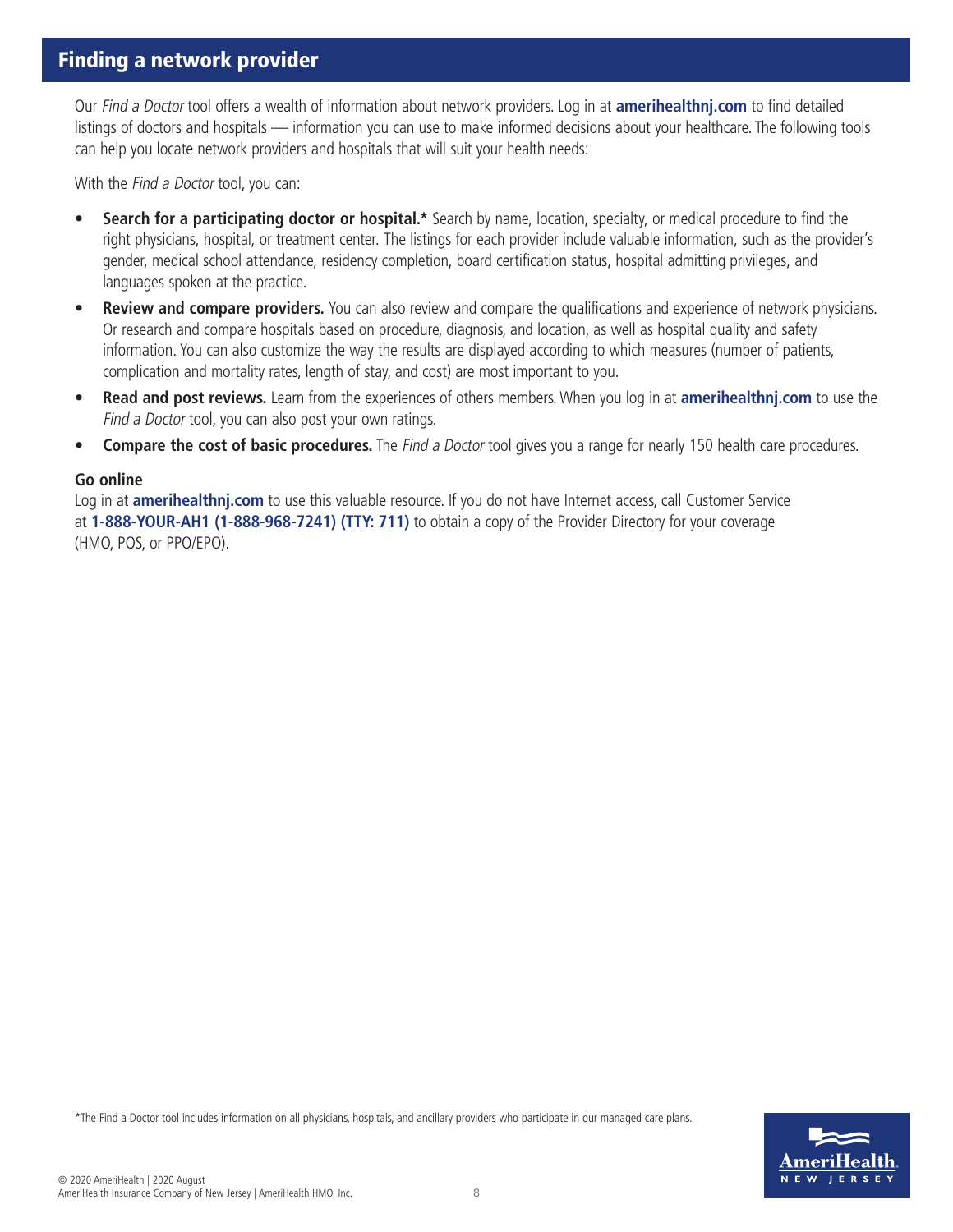## Estimate costs before you go to the doctor

With the Care Cost Estimator\* tool, you can estimate your out-of-pocket costs before you schedule a doctor's appointment or medical procedure. All estimates are based on your specific health plan. Knowing your share of medical costs in advance can help you plan your budget for treatment.

The Care Cost Estimator helps you find the lowest estimated price of services when comparing doctors in your network. Compare costs for office visits, surgeries, tests, vaccines, and more.

Try the Care Cost Estimator today! Here's how you can access it:

- Log in at **amerihealthnj.com**.
- Click on the *My Care* tab.
- Select *Estimate Cost of Care*.

You can also use it with the AHNJ On the Go mobile app for Apple iOS and Android devices.

Please note: The estimated costs are not a guarantee of your liability. Payment of claims and member liability are based on the terms of your health benefit plan, eligibility at the time the services are provided, copayments and coinsurance, and the actual services submitted for payment by your provider.

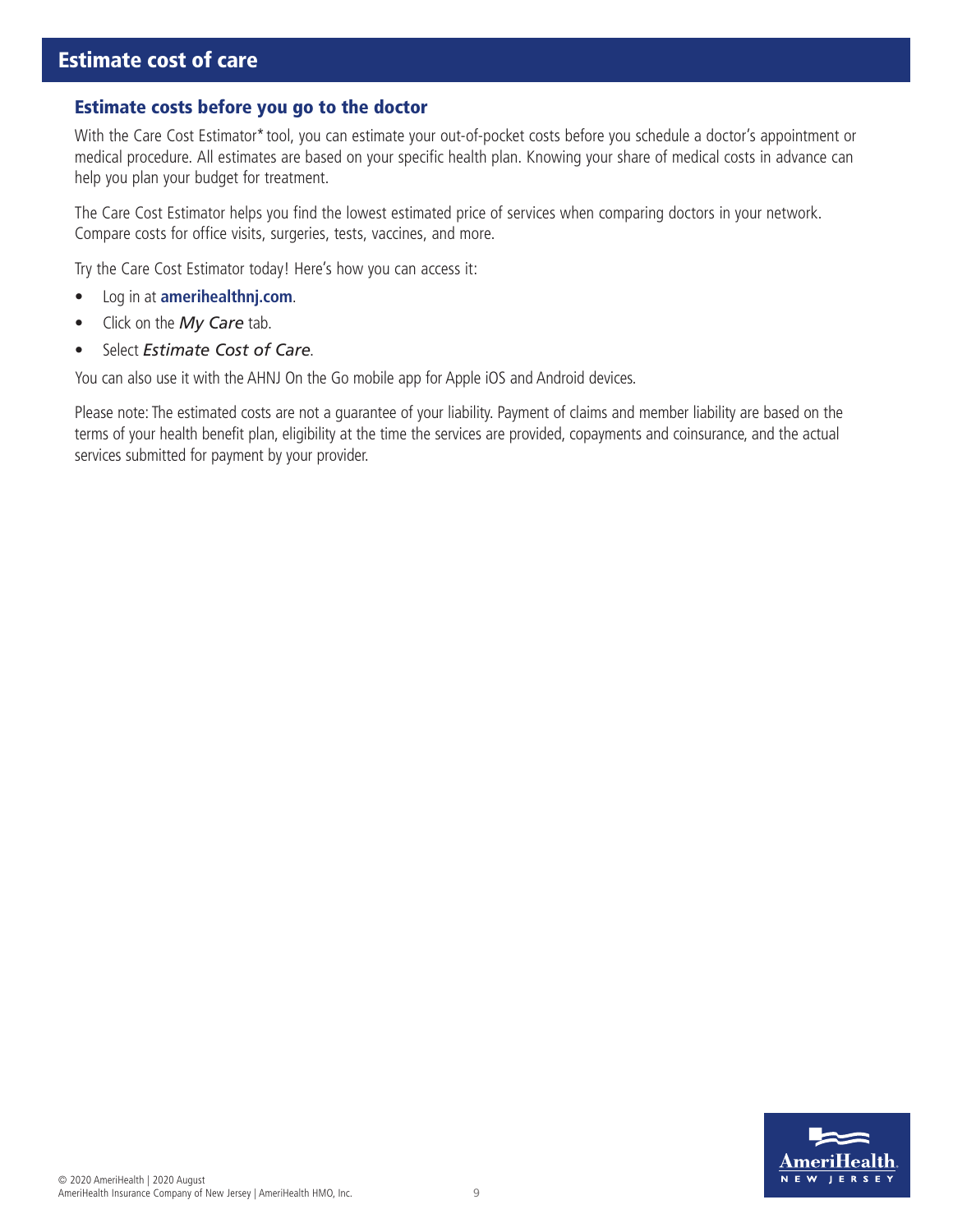Make your next trip to the doctor as quick and smooth as possible with these helpful tips:

- **Check to make sure you have your current plan ID card with you** before leaving for your appointment.
- **Ask if you can pay your copayment when you arrive for your appointment.** Your office visit copayment amount is located on the front of your ID card. Using some of your waiting room time for the business part of your visit lets you move on to the rest of your day as soon as you are finished seeing the doctor.
- **Keep your medical records current.** If your address, phone number, or ID number has changed since your last visit, be sure to tell the doctor's office staff.
- **Bring a list of all prescription medications, over-the-counter medications, and herbal remedies that you are taking** to identify any possible drug interactions. Also take the names of doctors currently treating you and details about any recent hospitalizations. This will help the doctor know how to treat you and coordinate your care.

#### **For HMO members**

If you have an appointment with a specialist, your primary care physician should have submitted a referral through the electronic submission process. If you want a hard copy of the referral, you can view and print copies by logging in at **amerihealthnj.com**. Select View Open Referrals located under the My Care tab.

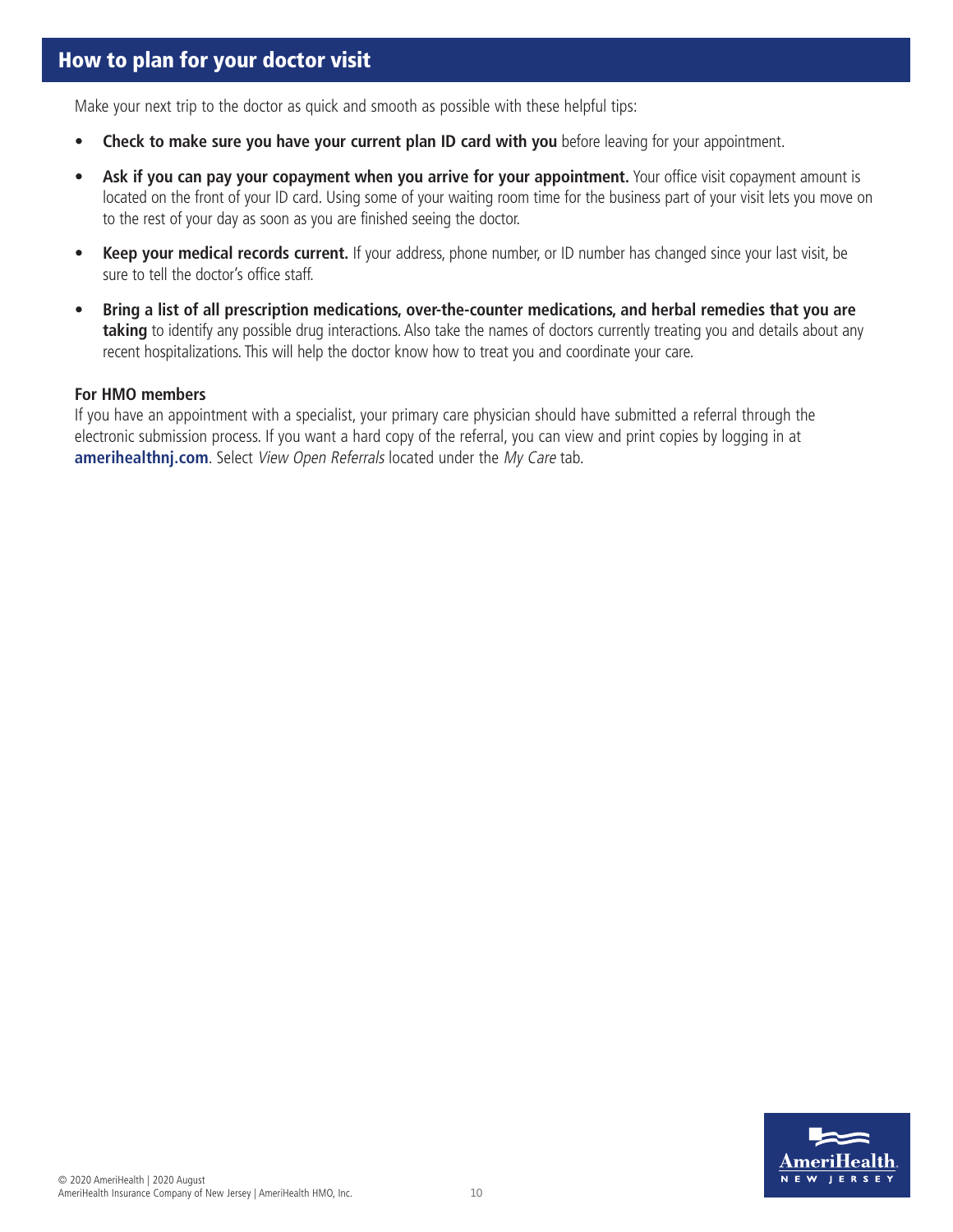## Standards for doctor appointments, wait times, hours, and access

When you need medical care, seeing a doctor should be fast and easy. AmeriHealth New Jersey has put these standards in place to get you the service you need, when you need it.

### **Appointment availability**

In conjunction with the doctors in our network, we have set standards for the scheduling of patients' appointments:

- In a medically urgent situation, you should receive an appointment within 24 hours.\*
- For a routine visit, you should be able to schedule an appointment with your doctor within two weeks.
- For a routine physical, you should be able to schedule an appointment with your doctor within four weeks.
- For an obstetrics/gynecology routine examination, you should be able to schedule an appointment with your doctor within two months.

In an emergency, you should get medical help as soon as possible.<sup>†</sup>

#### **Wait times**

No one likes to be kept waiting. We have asked our network doctors to set a goal of seeing you within 30 minutes of your scheduled appointment time. Of course, unforeseen events may prevent your doctor from achieving that goal all the time.

You may experience an occasional delay; however, the objective is to ensure that you consistently have access to medical care within an acceptable waiting period.

#### **Access after normal business hours**

Urgent or emergency medical advice should be available 24 hours a day, 7 days a week. If an urgent issue arises after normal business hours, call your doctor's office for instructions on how to reach your doctor or a covering physician. A physician should call you within 30 minutes.

## **Your access to behavioral health care‡**

To access behavioral health services (including mental health and substance use disorder services), members may call the telephone number on their ID card. We have established the following standards for scheduling behavioral health services:

- In the case of a life-threatening emergency, you should be seen within one hour of the crisis call or be directed to your nearest emergency room.
- In a situation that is not life-threatening, you should be seen within six hours of the crisis call.
- For an urgent situation, you should be offered an appointment within 48 hours.
- For a routine visit, you should be offered an appointment within 10 business days.

**Note**: Not all HMO plans require referrals. Please check your benefits description materials to verify if referrals are required for you.

\*Urgent care is medical attention you need right away for an unanticipated illness or injury

† An emergency is defined as a medical condition manifesting itself in acute symptoms of sufficient severity that the absence of immediate medical attention could result in serious medical consequences or place one's health in serious jeopardy. If you are experiencing symptoms that might reasonably indicate such a condition (such as severe chest pain or a broken arm), you may need emergency care and should go immediately to the emergency department of the closest hospital. Health concerns of a pregnant woman may also extend to her unborn child. If you believe your situation is an emergency, you should call 911.

Please note that "emergency services" are covered benefits in accordance with your contract. Your benefits description materials contain a complete and more detailed definition of "emergency" with which you should become familiar. It is this definition that determines whether your condition, injury, or illness will be covered as an emergency service.



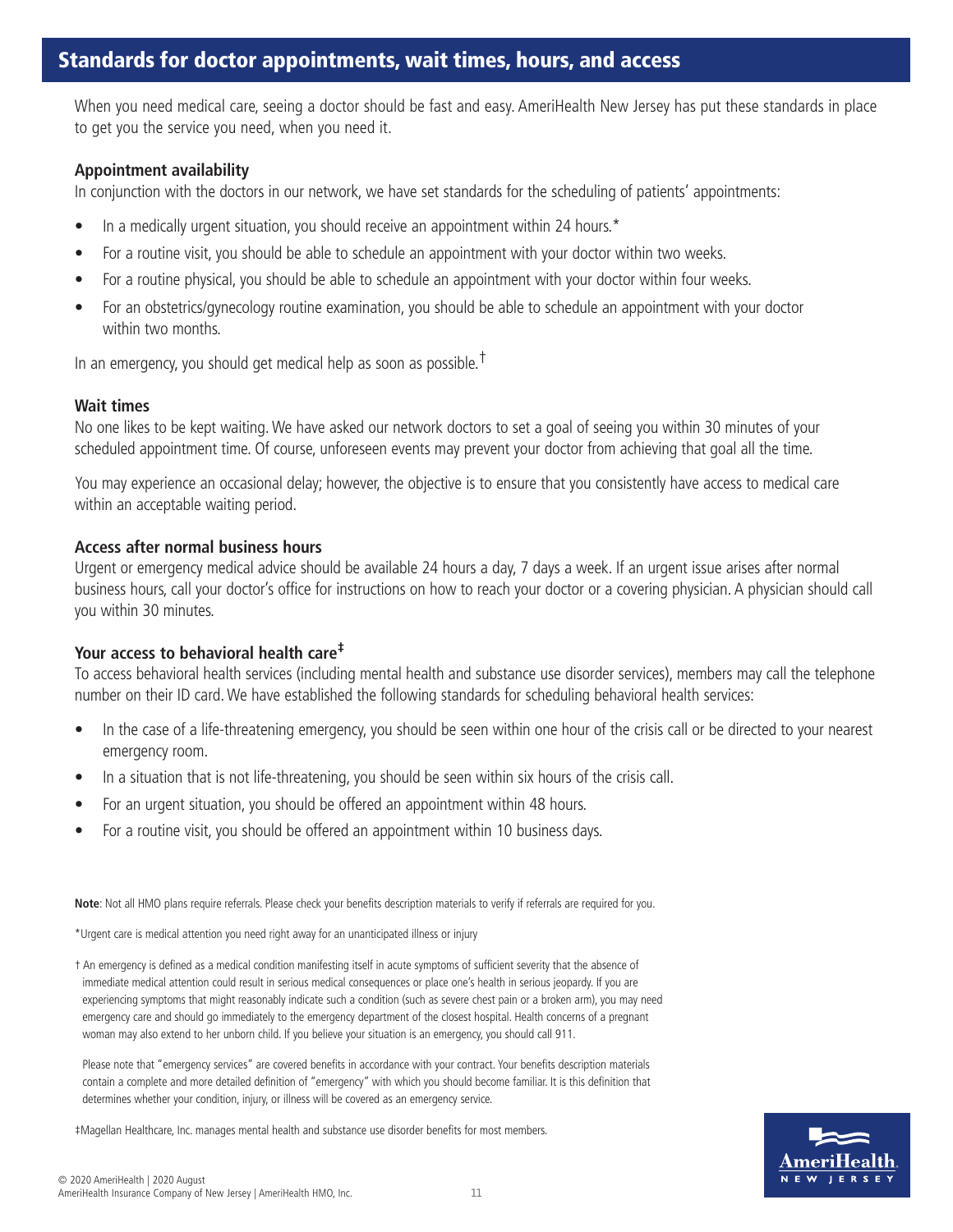#### **For HMO members**

- **• Primary care.** AmeriHealth New Jersey members choose a primary care physician (PCP) on enrollment. To select a participating PCP or change PCPs, log in at **amerihealthnj.com** or use the AHNJ On the Go mobile app. You can also call the Customer Service numbers on the back of your card.
- **• Specialty care.** To have specialist visits covered, you must request a referral from your PCP. This helps avoid unnecessary or duplicate tests. Your PCP will submit an electronic referral to the specialist indicating the services authorized. Your referral is valid for 90 days from the issue date as long as you are an AmeriHealth New Jersey member. Make sure the specialist or facility has received the referral before the services are performed. Only services authorized on the referral are eligible for coverage. If the referred specialist recommends additional medically necessary care after the initial 90-day window has expired, another electronic referral from your PCP will be required. You can view and print copies of referrals issued to you by logging in at **amerihealthnj.com**.
- **• Obstetrical/gynecological care.** Members may seek care from an AmeriHealth New Jersey-participating obstetrician or gynecologist for all gynecological care without a referral.

#### **For PPO, EPO, POS+, and HMO+ members**

AmeriHealth New Jersey PPO, EPO, POS+, and HMO+ members do not need referrals for most specialty care services.

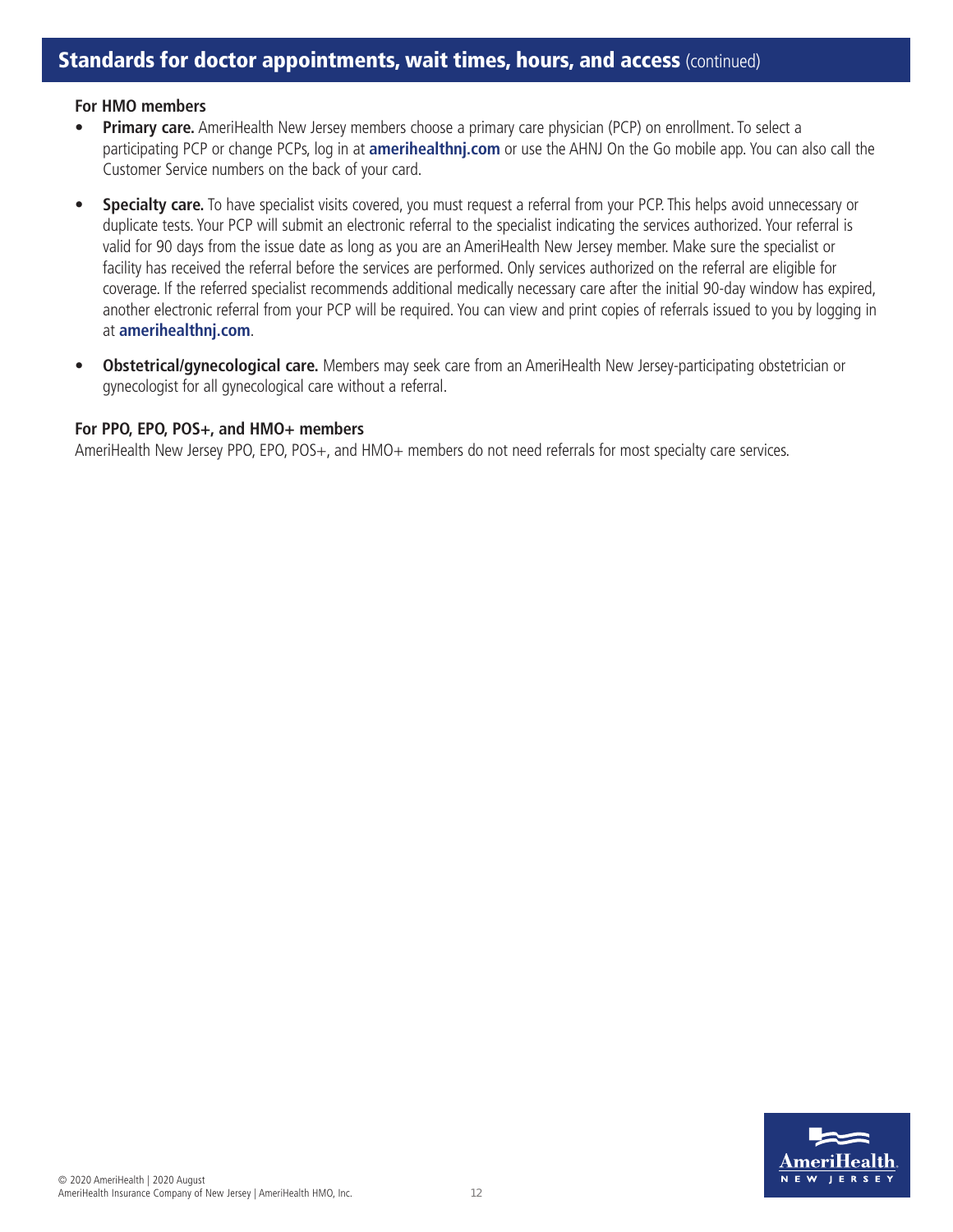## Working with your primary care physician and health care providers to maintain your health

AmeriHealth New Jersey encourages all members to routinely visit their primary care physician (PCP) and/or other health care providers. Routine visits allow for monitoring of your health, including, but not limited to:

- Blood pressure and heart rate
- Body Mass Index (BMI) a measurement comparing your weight and height that assesses if you are normal weight, underweight, overweight, or obese
- Review of medications
- Routine blood/lab work
- Nutrition
- Immunizations
- Preventive health screenings
- Chronic health conditions like diabetes or heart disease
- Assessment for depression, anxiety, or other behavioral health conditions

When you arrive for your appointment, please show your member ID card, which you should carry with you at all times. If, for some reason, you cannot keep your appointment, be sure to call the office to cancel it so your scheduled time can be used by someone else.

Also, please remember that your PCP/health care provider is prepared to see only the member for whom an appointment is made. Please do not ask your doctor to see other family members as part of your appointment.

#### **Seeing a specialist**

AmeriHealth New Jersey encourages you to discuss specialty care with your PCP. You can also find specialty care providers in our Find a Doctor tool when you log in at **amerihealthnj.com**.

#### **For HMO/POS/Select EPO members**

A PCP is required for members enrolled in HMO, POS, and Select EPO plans. To schedule an appointment with your PCP, call the PCP's office and identify yourself as an AmeriHealth New Jersey member who has selected the office as your PCP. Whenever possible, contact the office in advance of the day you want the appointment. If you are injured or have an urgent medical problem that cannot wait, be sure to contact your PCP, who will advise you about what to do.

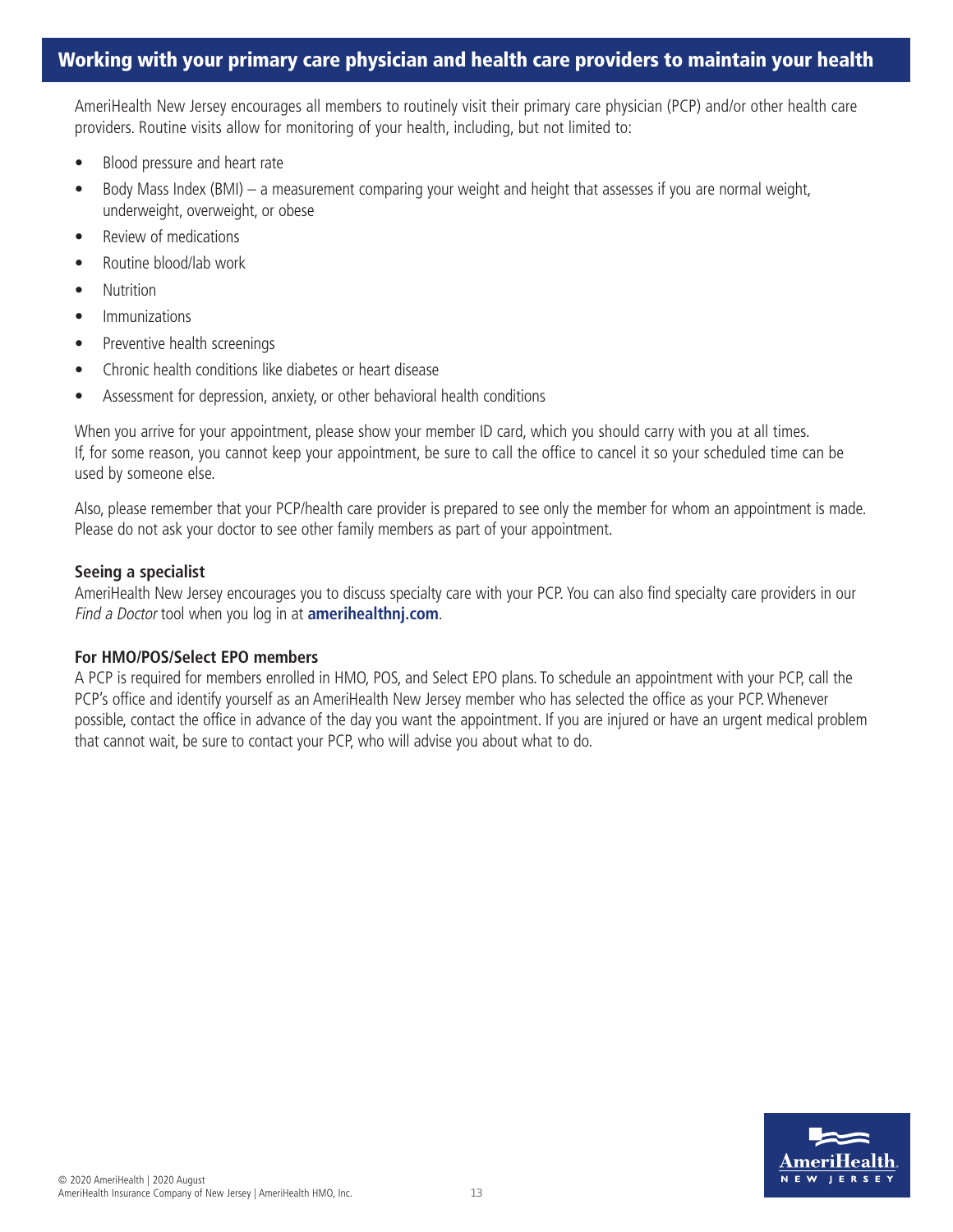# Hospital care procedures

**If you are an HMO member** and need outpatient surgery or hospitalization, your primary care physician (PCP) will provide any referrals that your AmeriHealth New Jersey health plan requires. If your PCP refers you to a specialist who then determines that you need outpatient services, surgery, or hospitalization, the specialist will coordinate the precertification (approval in advance), if needed, with AmeriHealth New Jersey.

**If you are an HMO Plus, EPO, PPO, or POS+** member and need outpatient surgery or hospitalization, you do not need a referral. If you are receiving care from a participating PCP or specialist who then determines that you need outpatient services, surgery, or hospitalization, the specialist will coordinate the precertification, if needed, with AmeriHealth New Jersey. PPO and POS+ members utilizing out-of-network physicians and/or facilities are responsible for obtaining the precertification.

Precertification is not needed if you require emergency admission. Once you are discharged from the hospital, we highly recommend that you follow up with your PCP to review your medications, especially if there has been a change during a hospital admission.

For more information, refer to your benefits information or call **1-888-YOUR-AH1 (1-888-968-7241) (TTY: 711)**.

You can also learn about how and when to obtain referrals and preauthorizations at **amerihealthnj.com**.

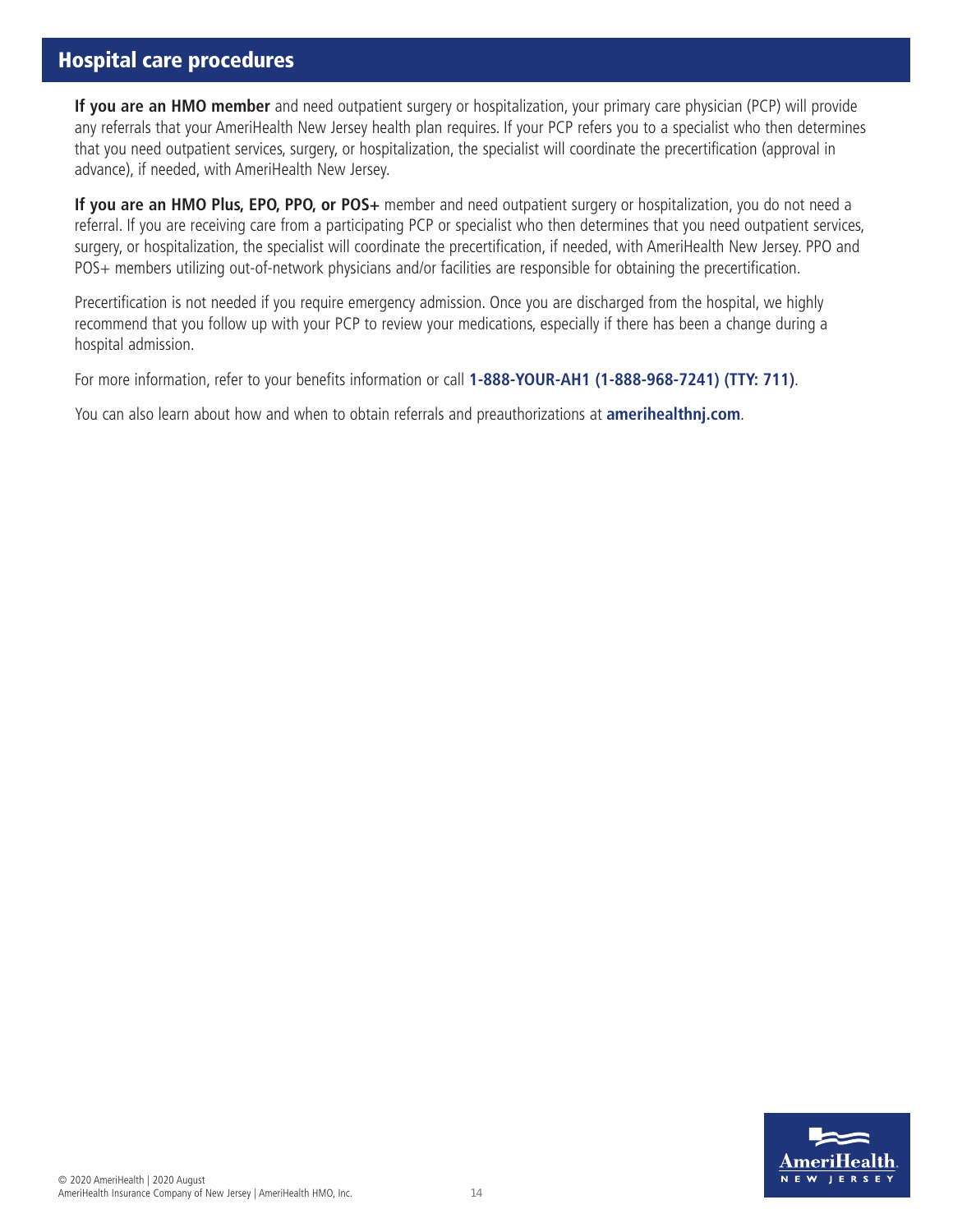# Differences between emergency and urgent care

There is a difference between emergency care and urgent care. Understanding this important difference helps you know when to go to a hospital emergency room and when to seek care from your physician or other health care provider, such as an urgent care center or retail clinic.

If you need to go to a hospital emergency room, remember that emergency rooms must prioritize patients' needs. The most seriously hurt or ill patients are treated first. If you are not in that category, you may wait a long time before receiving care.

If you believe that you have an emergent or lifethreatening condition or illness, you should always go to the ER for immediate evaluation and treatment.

#### **What is an emergency?**

A medical emergency is typically thought of as a medical or psychiatric condition in which symptoms are so severe that the absence of immediate medical attention could place one's health in serious jeopardy.

A medical emergency could include severe chest pain. If you are experiencing symptoms that may indicate an emergency condition, you should go immediately to the emergency room of the closest hospital.

If you believe your situation is life threatening, you should call 911 or go immediately to the emergency room of the nearest hospital. With an emergency condition, you can directly access medical care that does not require prior approval. If you had emergency care, be sure to notify your primary care physician (PCP), even if follow-up treatment is not needed.

#### **What is urgent care?**

Urgent care is necessary treatment for a non-life-threatening, unexpected illness or accidental injury that requires prompt medical attention when your doctor is unavailable. Examples include sore throat, fever, sinus infection, ear ache, cuts, rashes, sprains, and broken bones.

An urgent care center offers a convenient, safe, and affordable treatment alternative to emergency room care when you can't get an appointment with your own doctor. Many urgent conditions require follow-up care that is best provided or coordinated by your PCP.

#### **What if my PCP is not available?**

When you are unable to get an appointment with your PCP, and you have an urgent care benefit, urgent care centers and retail health clinics are an easy, safe, and less costly alternative to the emergency room. Urgent care centers have board-certified doctors who can give you care for an illness or injury that needs medical attention right away but is not life threatening.

Retail health clinics have certified nurse practitioners who can treat simple illnesses and injuries. If you are seen at an urgent care facility or retail health clinic, notify your PCP.

You may also need to schedule a follow-up appointment with your PCP, not the urgent care center or retail health clinic where you were treated.

#### **When in doubt, call your physician**

If you are unsure whether your condition is an emergency or an urgent condition, call your PCP. He or she knows you and your medical history and can best assess your condition. Based on your symptoms, your PCP may send you to a hospital emergency room. Your PCP may also arrange to see you for an evaluation and treatment in the office or suggest another option.

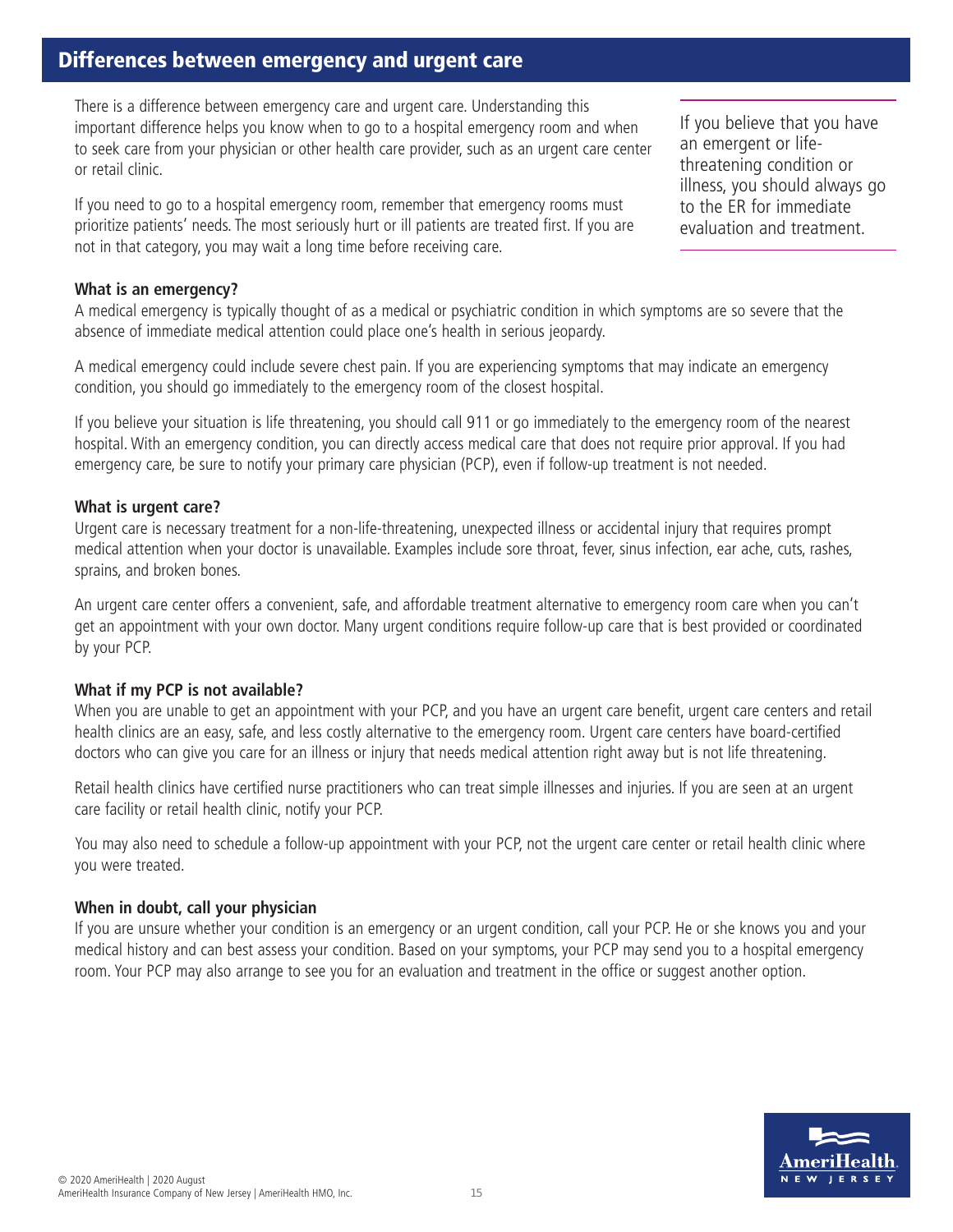Do you have a living will or advance directive — a document that spells out how you want to be cared for in the event that you cannot articulate your wishes?

Many of us do not think about such issues until we are admitted to a hospital. That is when, in accordance with federal law, we are asked if we have signed any such documents.

Of course, that is probably the worst time to make such decisions, particularly in an emergency, when you may not be able to think clearly. It may be best to discuss these matters with your family, your physician, and anyone else involved in your care before a medical emergency occurs. If you have a lawyer, he or she may be able to help you write up your wishes in a formal document.

## **Advance directives can take various forms**

- **• Living will.** This document expresses your wishes should you become terminally ill or be in a persistent vegetative state. You state whether you would want to be kept alive through such measures as tube feeding, artificial respiration, or heart resuscitation. For a living will to be valid, it must be in writing and signed, dated, and witnessed by two adults.
- **• Health care agent.** This is someone you appoint to make decisions about your health care in the event that you are unable to make decisions yourself. You may specify to your agent what procedures you do or do not want, but this is not necessary. You can identify your health care agent in your living will or ask your lawyer to draft an official document needed to appoint a health care agent.
- **• Durable power of attorney for health care.** This document allows you to designate a health care surrogate to make decisions for you even if you are temporarily unable to express your wishes. This can be part of a general durable power of attorney, which allows your surrogate to make decisions on your behalf in virtually all matters — legal, personal, and financial. This document must be drafted by a lawyer.

#### **Share information with others**

Whatever advance directives you select, give copies to your family and other caregivers, lawyer, physician, and other health care providers, and ask that they be made part of your permanent medical record.

If you have any questions about advance directives, speak with your lawyer.

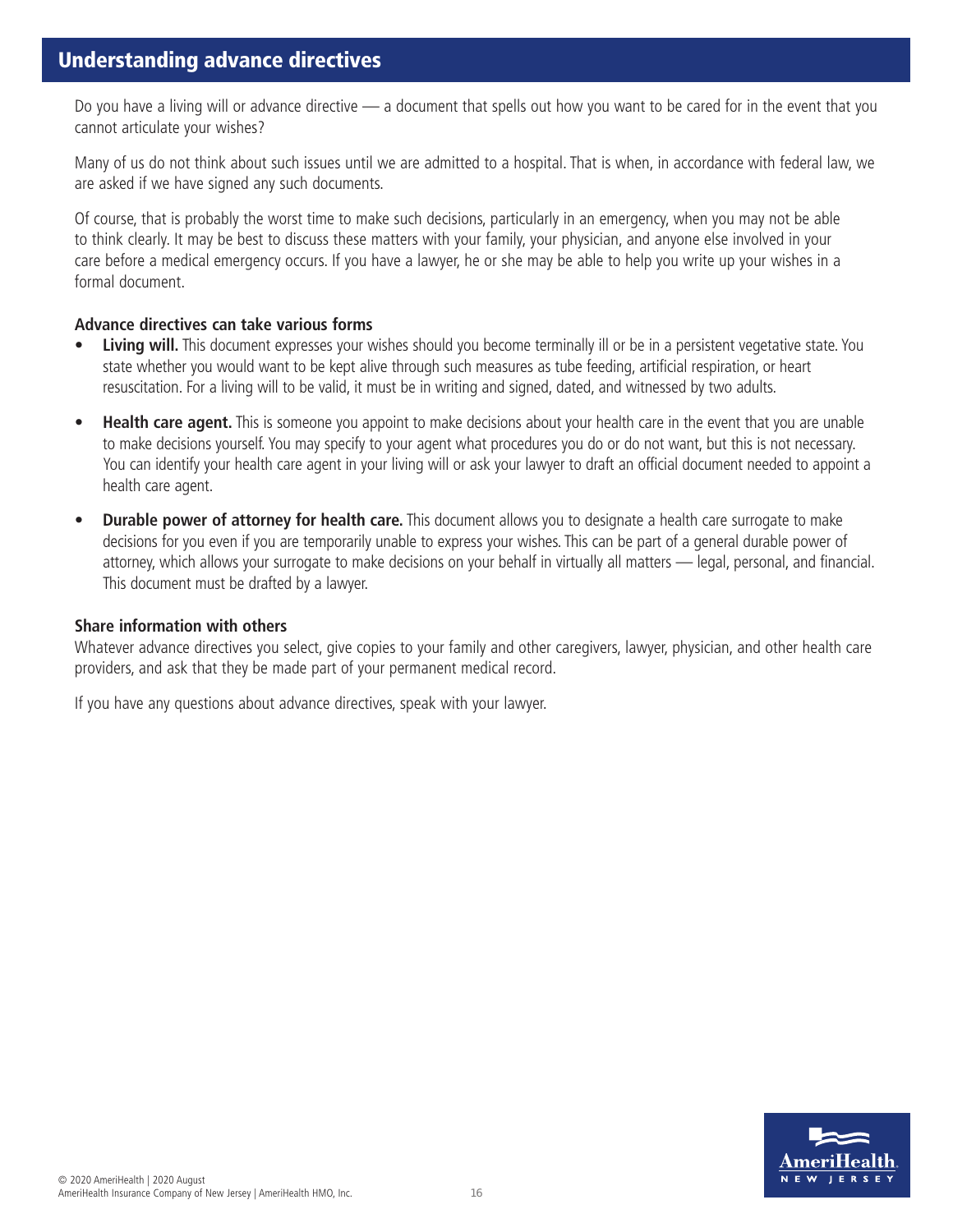## Evaluating new and emerging technologies

Every day, new technology is developed to fight disease. Many of these new products and procedures turn out to be highly effective, while some need further investigation. Many, however, fall short of their original intentions, and a few turn out to be unsafe or even harmful.

In an effort to provide coverage for safe and effective treatments, we evaluate new and emerging technology for medical and behavioral health conditions. In accordance with accepted principles of technology assessment, we routinely evaluate the available evidence based on the following criteria:

- **• The technology must have final approval from the appropriate government regulatory bodies.**  This applies when organizations like the U.S. Food and Drug Administration (FDA) regulate the lawful use of a product. It is important to remember that the evidence required for FDA approval varies depending on the type of product being reviewed.
- **• The scientific evidence must permit conclusions concerning the effect of the technology on health outcomes.**  The evidence should consist of well-designed and well-conducted investigations. These studies should be published in peerreviewed journals. The quality and the consistency of the results are considered crucial in evaluating the evidence. There should be evidence that the technology positively affects health outcomes. "Health outcomes" refers to the measurable physiologic responses of a medical nature.

#### **• The technology must improve the net health outcome.**

That means that the advantages outweigh the disadvantages. The technology must be as beneficial as any established alternatives. The technology should improve the net health outcome as much as, or more than, established alternatives. Direct comparison of the technology with established standard treatments for the medical condition provides the best evidence.

#### **• The improvement must be attainable outside investigative settings.**

Participating professional providers with direct experience in the practice of the service help us evaluate the evidence. Their assessment helps us decide if the service is an acceptable medical practice that should be available to members in our plans and networks.

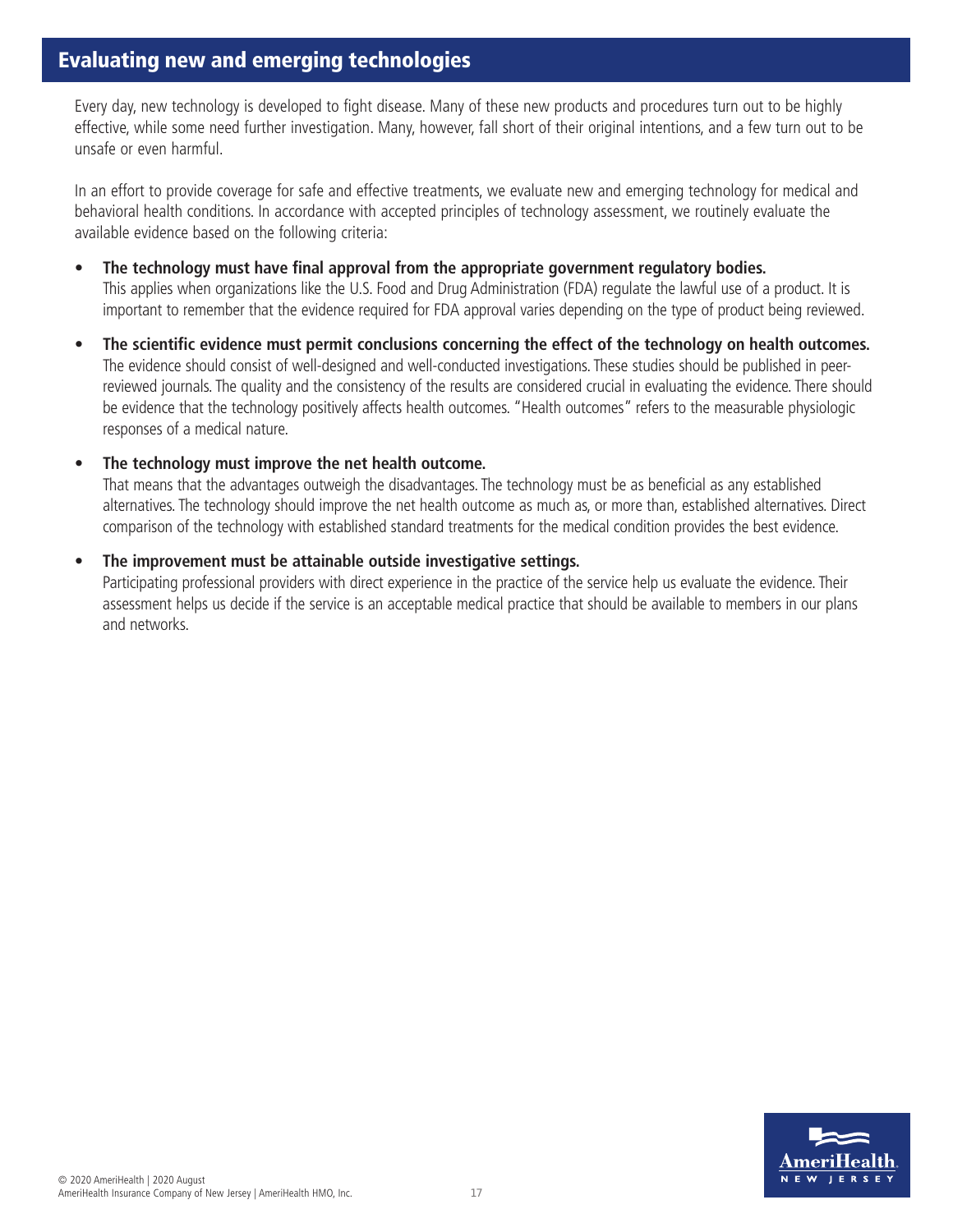# Our Quality Management Program

Our Quality Management program is focused on keeping our members healthy and happy with their health care. Our program is wide-ranging and supports other areas of our organization in supplying quality service to our members. We have set goals to focus on the health and experience of our members.

- Assess and improve the **safety** of health care and services our members receive
- Assess the ability of our members to access **timely** and appropriate care
- Ensure the most current and **effective** health care and services for our members based on their medical and behavioral health care needs
- Promote **efficient** care and reduce health care waste
- Promote health **equity** by identifying and addressing the needs of our members
- Assess and improve the satisfaction of our members and support **patient-centered** system improvements

Our activities seek to improve member safety, meet member health needs, and ensure a quality network of providers. Our program works with delegates, provider credentialing, and clinical services compliance. We also maintain organization-wide policies that make sure we meet all regulations and standards of practice.

If you want to learn more about our program, a yearly description or report on progress is available. To request this information or ask a question, call the **Member Services number listed on the back of your member ID card.**

We want to know if you have a concern or complaint about the quality of care or service that you received from a provider. To file a concern or complaint, call the **Member Services number listed on the back of your member ID card.**

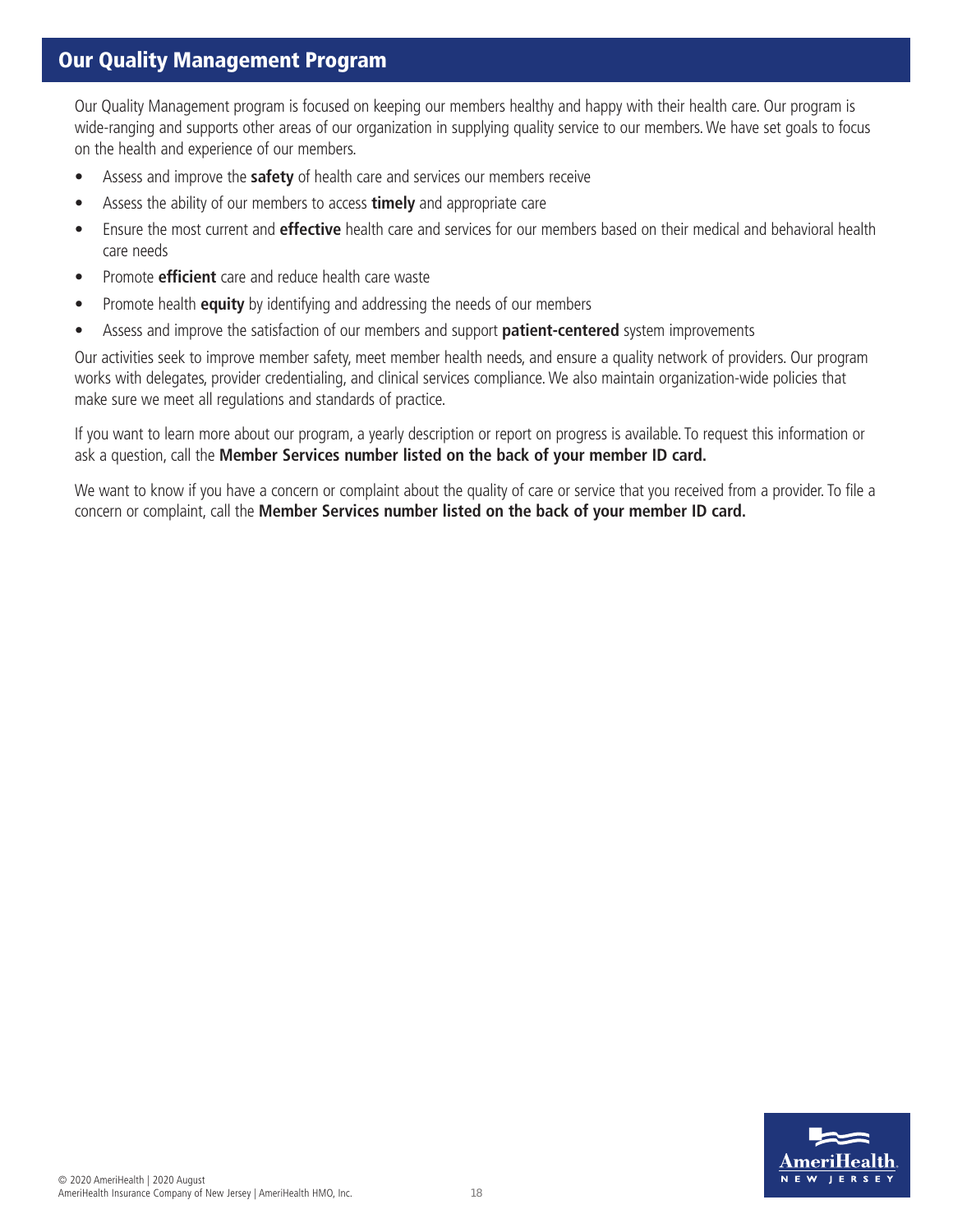## Care transitions

Care transitions occur when you move from one health care provider or setting to another as your situation or condition changes. Examples include transitioning from pediatric to adult care, from a hospital to a nursing facility, or from one provider to another; when a covered benefit is exhausted; or when your coverage ends.

If you are preparing to transition care for yourself or a covered dependent, consider the following resources to help with the process:

- **• Benefits Handbook.** Check your benefits handbook for information about transitioning care. Log in at **amerihealthnj.com** to view your benefits handbook.
- **• Find a Doctor.** Use our Find a Doctor tool at **amerihealthnj.com** to search for participating health care providers. You can search by name, location, or specialty. You will have access to provider addresses, telephone numbers, and professional qualifications such as medical school attendance, residency completion, and board certification status.
- **• Health Coach.** Health Coaches are available 24/7, year-round, and can help with health-related questions, condition management support, finding alternatives for continuing care, obtaining care, and accessing resources. To reach a Health Coach, call **1-888-YOUR-AH1 (1-888-968-7241) (TTY/TDD: 711).**

#### **Transitioning from pediatric to adult care**

Pediatricians can treat people until the age of 21, but not all adolescents or teenagers will want to be seen by a pediatrician. Parents or guardians can help navigate this transition. If your adolescent or teenager is being seen by a pediatrician, you can ask when they want to switch to an adult primary care provider. You can also ask if they have any concerns or preferences, like if they want to see a female or male provider or how to see specialists like a gynecologist.

#### **For more information**

If you have questions about your benefits, how to find a doctor, or how to access a Health Coach, call Customer Service at **the number on the back of your member ID card.**

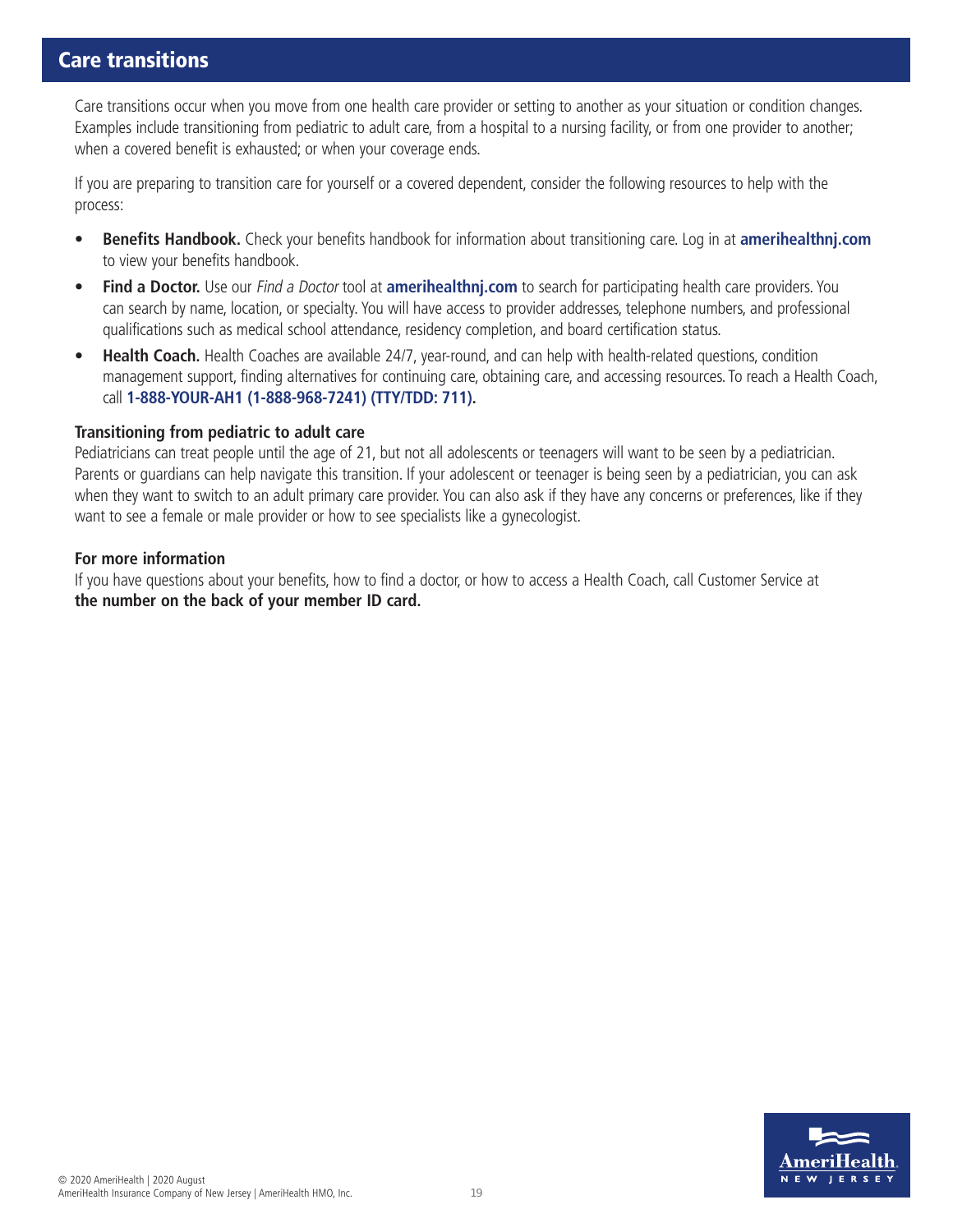## Communication between your health care providers can improve your health

You are a whole person, not a collection of heart, lung, and brain! That's why it is so important for all your doctors to cooperate in your care.

Poor communication between doctors may lead to gaps in your care or duplication of services. To make sure you are getting the best quality care, talk with your doctors and other health care providers about all your health care visits and treatments. If you see multiple doctors, ask them to communicate with each other about your care and plans for your treatment. When doctors collaborate, it can reduce the number of office visits you need and improve your healthcare experience.

#### **You can help open the lines of communication!**

#### **Between primary and specialty care**

Here are some suggestions to improve communication between your primary doctor and specialists:

- 1. Ask your specialist to send updates to your primary care doctor and anyone else involved with your care.
- 2. If your doctor uses computer documentation, ask them if they also have access to your records from other doctors. Doctors that are part of the same health system can often see information from other offices in the system.
- 3. Whenever you have a test or study, ask for your results to be sent to your primary care physician as well as the specialist that ordered it. Also, ask the specialist if the test or study impacts any of your other care. If the answer is yes, ask them to send the results to your other specialists.

#### **Between medical and behavioral or mental health care**

Your mental health is an important part of your health as a whole person. Many people experience depression, anxiety, substance use disorder, and other mental health conditions. These may develop after a traumatic event or slowly develop over time. The good news is that these conditions can be treated with medication, talk therapy, or both.

If you experience symptoms of mood, emotions, or behavior that you find disturbing, please talk with your doctor. He/she will discuss your symptoms and offer treatment options, which could include referral\* to a specialist for behavioral health counseling and support.

If you receive treatment or support from a counselor or psychiatrist, it is important that they communicate together and with your primary doctor about your care and treatment plan so that you can get the best care.

Ask your primary care doctor and your behavioral health providers to communicate. You may need to sign a form allowing them to release records to each other and specifying what records they can share. When your medical and behavioral health providers work together, they can:

- Review medications to reduce potential interactions or side effects
- Make sure you receive required testing to monitor medication effects
- Discuss how your medical and behavioral health symptoms are affecting your health
- Work together to develop a coordinated plan for your care



\*Note: You do not need a referral for behavioral health. You can also find behavioral health counseling and support by calling **the number on the back of your ID card.**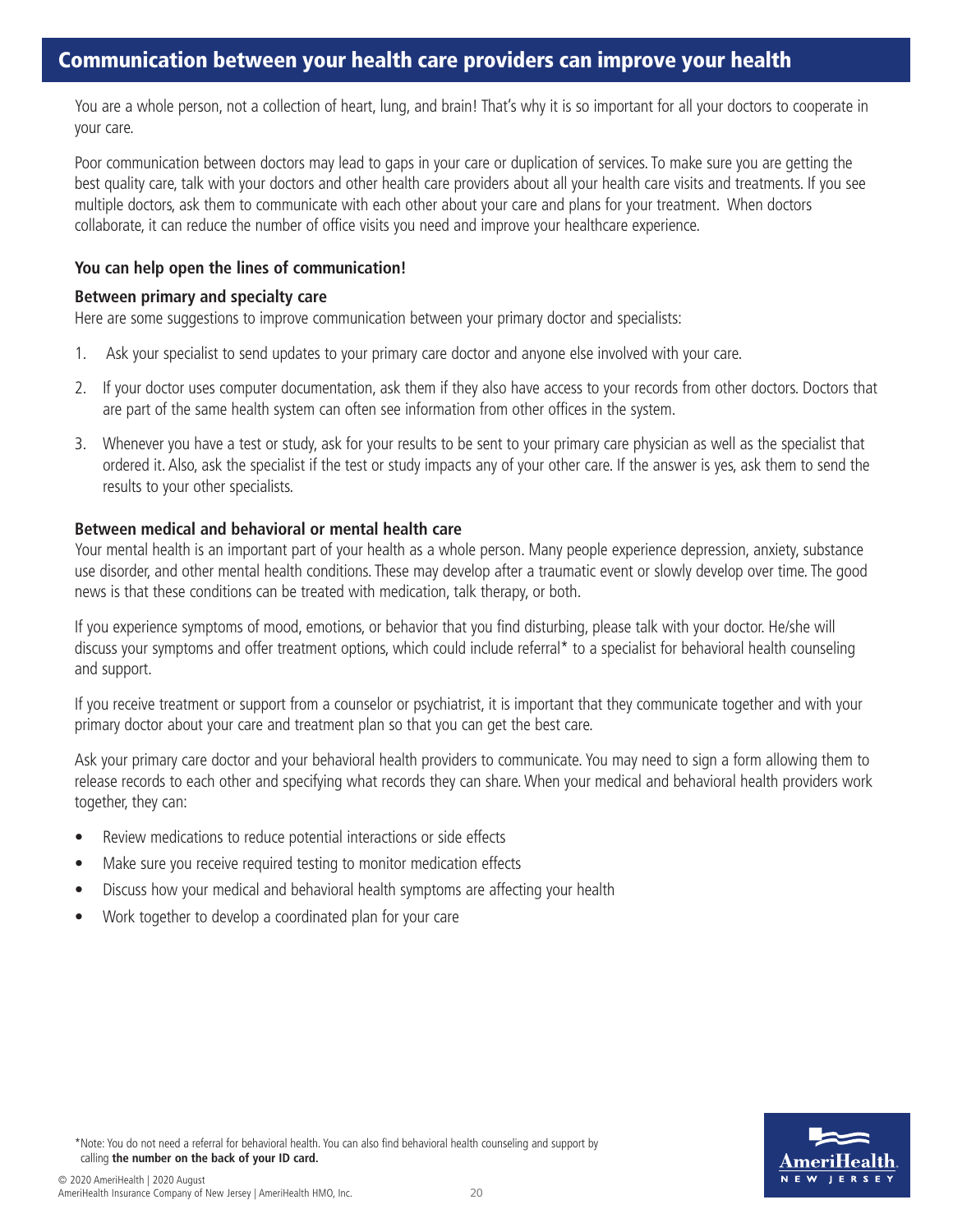Our prescription drug plans are administered by FutureScripts<sup>®</sup>, a pharmacy benefits management company that is responsible for providing a network of participating pharmacies, administering benefits, conducting prior authorization reviews, and providing customer service.

When using your prescription drug plan, it's important to know how to find out what's covered by your plan and whether there are any guidelines that apply to those drugs. Our prescription drug plans are designed to provide you with safe and affordable access to covered medications. This document will explain the prior authorization process, age and quantity limits, and a number of other ways we support the safe prescribing practice of covered medications.

## **Formulary**

The formulary is a list of drugs covered by your prescription drug plan. If you're not yet a member, you can visit **amerihealthnj.com/rx** to view the formulary guides or searchable tools. You can also call **1-888-678-7012** to find out if a drug is included in your plan's formulary. As a member, you can register for member access on **amerihealthnj.com** to find drugs on the formulary and view and manage your prescription drug plan. The pharmacy tools and services available will help you to better understand your prescription drug coverage so you can take full advantage of the cost-saving options available to you.

## **Log in at amerihealthnj.com to:**

- Review your prescription records what you spent, and when and where your prescriptions were filled
- Locate a network retail pharmacy near you
- Review your coverage and cost-sharing information
- Price a specific drug and compare savings with a generic equivalent
- Access formulary information
- Check on drug-to-drug interactions

To see the formulary status of a drug, or to find out if the drug requires prior authorization, please refer to the formulary guide or searchable tool which can be found at **amerihealthnj.com/rx**. You can also call FutureScripts at the number on **the back of your ID card** if you want to find out whether a drug is included in your formulary.

## What you need to know

- How to find out what prescription drugs are covered by your plan
- You may need additional approval from your health plan before you receive prescription drugs
- Age limits apply to some prescription drugs
- Quantity limits apply to some prescription drugs
- Your doctor may request coverage for medications that are not on your prescription drug formulary
- You have a right to appeal a coverage decision you disagree with
- How we work with FutureScripts



Please note that this document is applicable to the Standard Formulary, Select Drug Formulary, and Value Formulary.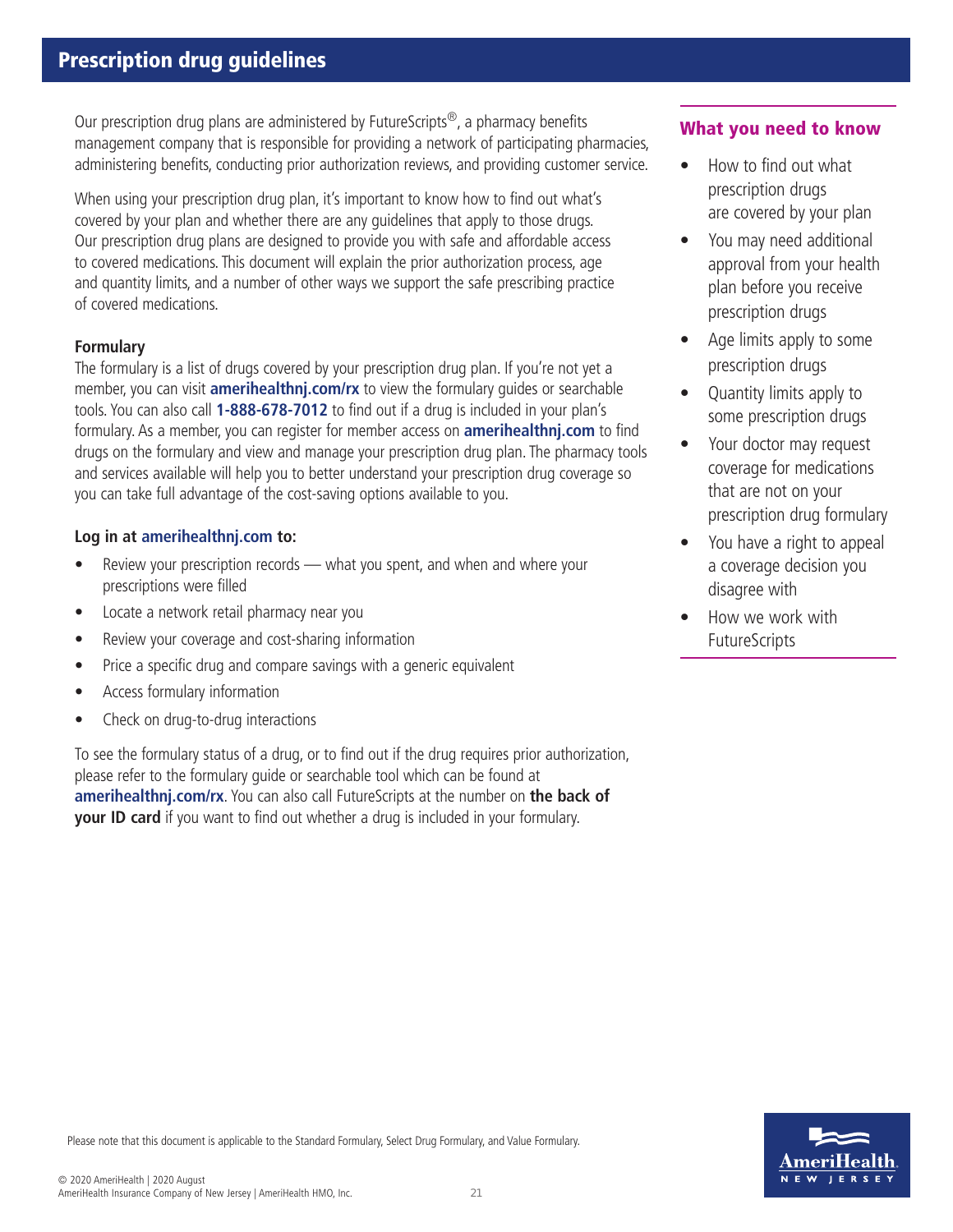# **Prescription drug guidelines (continued)**

#### **Prior Authorization**

Prior authorization means that your doctor must obtain approval from your health plan for coverage of, or payment for, your medication. AmeriHealth New Jersey requires prior authorization of certain covered drugs to confirm that the drug prescribed is medically necessary, clinically appropriate, and is being prescribed according to FDA approved labeled or medically accepted use. Some examples of drugs that require prior authorization are drugs to treat conditions like hemophilia, cancer, and hepatitis C. The approval criteria were developed and approved by the Pharmacy and Therapeutics Committee, a group of doctors and pharmacists from the area.

Using these approved criteria, clinical pharmacists evaluate requests for these drugs based on clinical data, information submitted by your prescribing doctor, and your available prescription drug therapy history. Their evaluation may include a review of potential drug-drug interactions or contraindications, appropriate dosing and length of therapy, and utilization of other drug therapies, if necessary.

Without prior authorization, your prescription will not be covered at the retail or mail-order pharmacy. The prior authorization process may take up to two business days once complete information from the prescribing doctor has been received. Incomplete information will result in a delayed decision.

Prior authorization and Formulary Exception are approved for up to 2 years, the expiration date will be given at the time the approval is made. If the doctor wants you to continue the drug therapy after the expiration date, a new prior authorization request will need to be submitted and approval in order for coverage to continue.

#### **Age limits**

Some drugs, such as zafirlukast, are approved by the FDA only for individuals ages 5 and older. If the member's prescription falls outside of the FDA guidelines, it may not be covered until prior authorization is obtained. In addition, an age limit may be applied when certain drugs are more likely to be used in certain age groups. For example, drugs to treat Alzheimer's disease may require prior authorization for use in young adults. The provider may request coverage for drugs outside of the age limit when medically necessary. The approval criteria for this review were developed and approved by the Pharmacy and Therapeutics Committee. The member should contact the provider to initiate the prior authorization process. To determine if a covered prescription drug prescribed for you has an age limit, visit **amerihealthnj.com/rx** or call FutureScripts at **the number on the back of your ID card.**

#### **Quantity limits**

Quantity limits are designed to allow a sufficient supply of medication based upon FDA-approved maximum daily doses, standard dosing, and/or length of therapy. We have several different types of quantity level limits that are explained in detail on the next page. The purpose of these limits is to ensure safe and appropriate utilization. If you require more than the limit, your doctor will need to submit a prior authorization request. Note: If applicable, quantity limits will apply if a formulary exception is approved allowing coverage of a non-formulary drug.

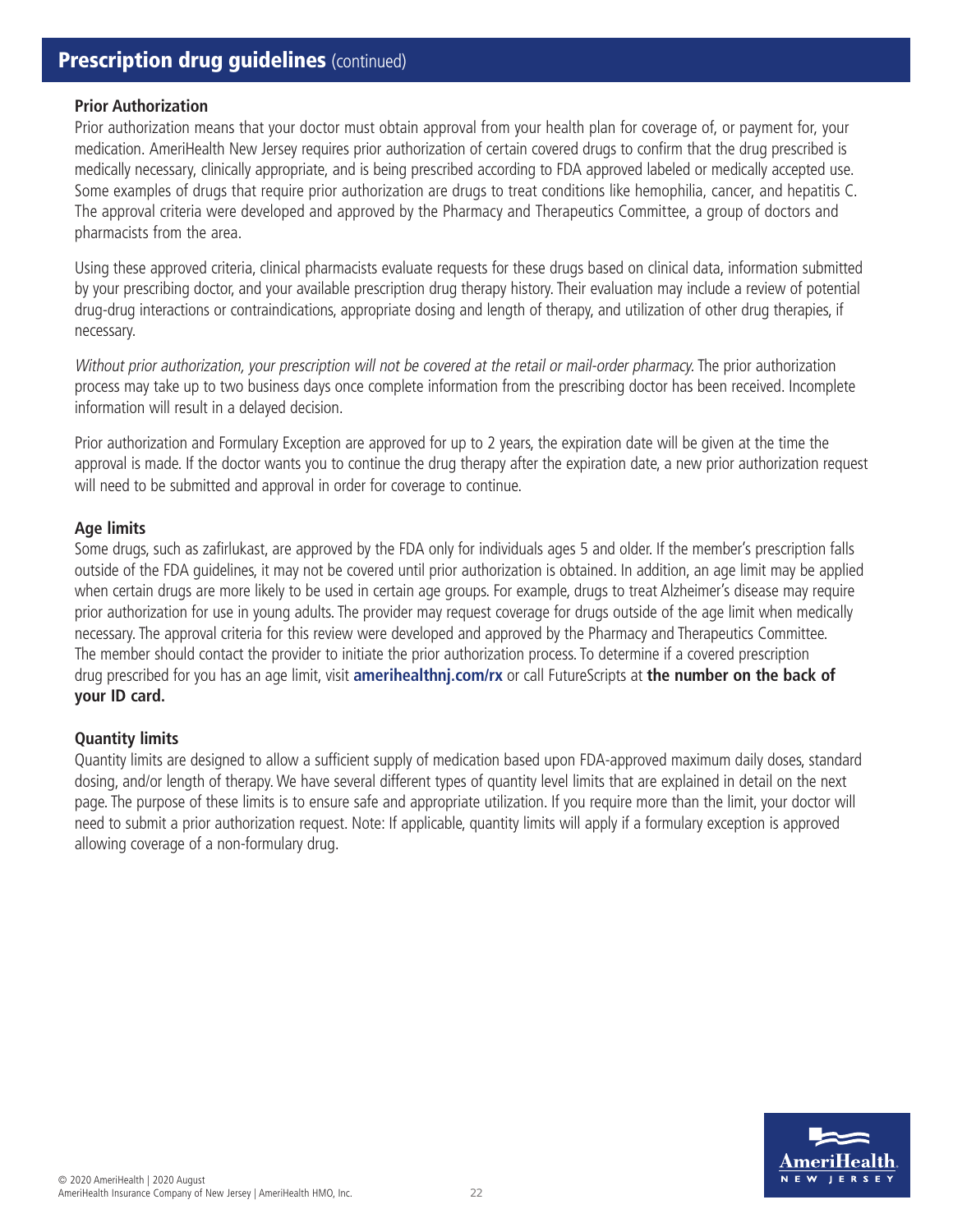# **Prescription drug guidelines** (continued)

**Quantity over time.** This quantity limit is based on dosing guidelines over a rolling time period. For example, if a drug has a quantity limit over a 30-day time period and you went to the pharmacy on January 1 for one of these medications, the computer system would have looked back 30 days to December 2 to see how much medication was dispensed. The purpose of these limits is to prevent the dispensing of excessive quantities. Examples of quantity limits over time are:

- Ibandronate 150 mg (generic for Boniva<sup>®</sup>) = 1 tablet per 30 days
- Naratriptan (generic for Amerge<sup>®</sup>) = nine 2.5 mg tablets per 30 days,
- Sumatriptan (generic for Imitrex<sup>®</sup>) = eighteen 50 mg tablets per 30 days
- Diabetic supplies such as blood glucose test strips = 200 strips per 30 days and lancets = 200 lancets per 30 days.

**Maximum daily dose.** This quantity limit defines the maximum number of units of the drug allowed per day. This limit is based on the maximum daily dose approved by the FDA, the formulation, and/or availability of multiple strengths of the drug where a dose can be achieved with another available strength. Examples of maximum daily dose quantity limits are:

- Zolpidem (Ambien®) = 1 tablet per day
- Oral opioid drugs, such as oxycodone/acetaminophen (generic for Percocet®) 5/325 mg = 12 tablets per day
- Guanfacine ER 24 hour  $= 1$  tablet per day

**Refill too soon.** This limit is in place to encourage appropriate utilization and minimize stockpiling of prescription medications. Based on this limit, you are able to receive a refill of a prescription after 75% utilization. Additional refills will pay once 75% of the supply has been consumed. The following examples illustrate how the refill-too-soon limit works:

- A 30-day supply of a prescription filled on January 1 will be refillable again on or after January 24
- A 90-day supply of a prescription filled on July 1 will be refillable again on or after September 7

**Day Supply Limit.** This limit is based on the day supply and not the quantity. However, quantity limits may apply as well. Day Supply Limits apply to some classes of drugs, such as narcotics. If a quantity limit applies, you will be limited to the maximum daily dose for that drug. The following are examples of drugs that have a day supply and a quantity limit:

- Butalbital-containing headache agents such as butalbital/aspirin, or opioids, such as oxycodone tablets
	- $-$  Day supply limit  $=$  5-day supply per 30 days, for adults age 18 or older
	- $-$  Quantity Limit = 6 tablets per 1 day
	- $-$  Maximum quantity allowed without prior authorization  $=$  30 tablets (6 tablets per day for 5 days)
- Opioid-containing cough and cold products, such as hydrocodone/homatropine
	- $-$  Day supply limit  $=$  5-day supply per 30 days, for adults age 18 or older
	- $-$  Quantity Limit  $=$  30 ml per 1 day
	- $-$  Maximum quantity allowed without prior authorization  $=$  150 ml (30 ml per day x 5 days)

**Morphine Milligram Equivalent (MME) limits**. AmeriHealth New Jersey applies additional safety measures to opioid products by limiting the total daily dose. This limit accounts for various opioid products through a measurement called the Morphine Milligram Equivalent (MME) dose. The MME is a number that is used to determine and compare the potency of opioid medications. It helps to identify when additional caution is needed. The daily limit is calculated based on the number of opioid drugs, their potencies, and the total daily usage. Prior authorization is required for an opioid dose that exceeds 90 MME per day. The MME limit applies to opioid products containing the following active ingredients: benzhydrocodone, codeine, dihydrocodeine, fentanyl, hydrocodone, hydromorphone, levorphanol, meperidine, methadone, morphine, opium, oxycodone, oxymorphone, tapentadol, and tramadol.

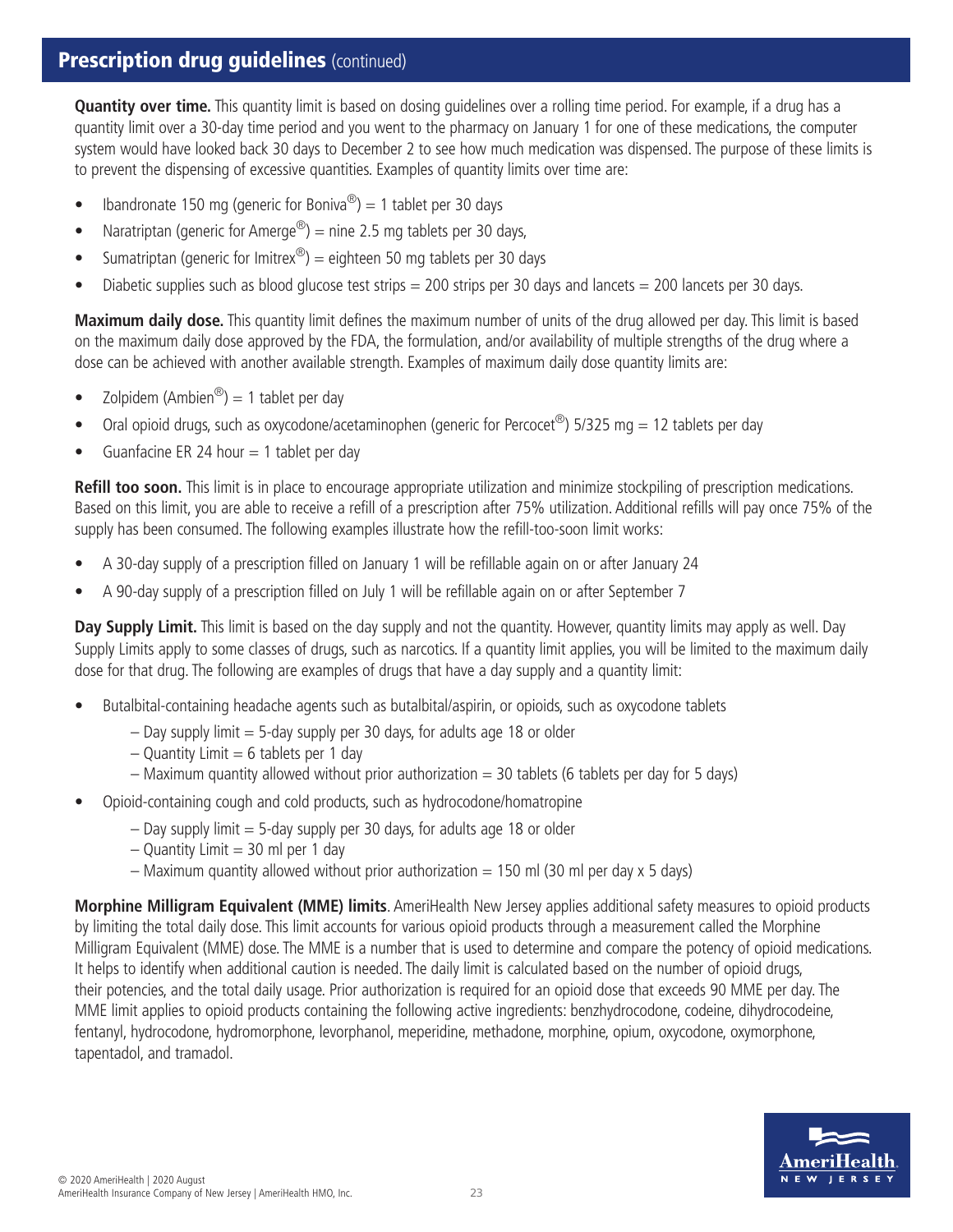# **Prescription drug guidelines** (continued)

### **Cumulative stimulant limit**

Central Nervous System (CNS) stimulants such as amphetamine and methylphenidate, when used in high doses, are associated with increased risk for cardiac-related adverse events such as hypertension and new or worsening psychosis, including manic behavior. The cumulative stimulant limit is a safety measure designed to ensure that the provider has assessed the member for alternative medication and advised the member about the risks associated with stimulant use. The cumulative stimulant limit works by calculating the total daily stimulant dose by the drug's active ingredient. Stimulant prescriptions that exceed the limit outlined below would require prior authorization.

| <b>Active ingredient</b>          | <b>Medications impacted (brands and generics)</b>                                                                                               | <b>High cumulative daily dose</b> |
|-----------------------------------|-------------------------------------------------------------------------------------------------------------------------------------------------|-----------------------------------|
| Amphetamine                       | Adzenys ER [ODT], Dyanavel, Evekeo [ODT]                                                                                                        | 60mg/day                          |
| Amphetamine-<br>Dextroamphetamine | Adderall [IR/XR], Mydayis                                                                                                                       | 60mg/day                          |
| Dextroamphetamine                 | Dexedrine, Zenzedi, ProCentra                                                                                                                   | 60mg/day                          |
| Lisdexamfetamine                  | Vyvanse                                                                                                                                         | 70mg/day                          |
| Methamphetamine                   | Desoxyn                                                                                                                                         | 60 mg/day                         |
| Dexmethylphenidate                | Focalin [IR/XR]                                                                                                                                 | 40mg/day                          |
| Methylphenidate                   | Ritalin [IR/LA], Daytrana, Cotempla, Metadate [ER/CD], Methylin, Quillivant XR, Concerta, Aptensio XR, QuilliChew ER, Jornay PM,<br>Adhansia XR | 72mg/day                          |

**Note:** Prior authorization and other safety edits including quantity limit and age limit continue to apply.

**Concurrent Drug Utilization Review (cDUR).** cDURs are built into the pharmacy claim adjudication system to review a member's prescription history for possible drug-related problems, including drug-drug interactions and drug therapy duplications. Drugs may be rejected at the point of sale and/or generate a message to the dispensing pharmacist when there is a safety concern. The dispensing pharmacist can review the issue with the provider and override the rejection if appropriate in most cases. Examples of cDURs are:

- Drug-drug interaction: sildenafil (Viagra<sup>®</sup>/Revatio<sup>®</sup>) and nitroglycerin in combination may lead to potentially fatal hypotension.
- Drug therapy duplication: Simvastatin and atorvastatin in combination will trigger a message in the claim adjudication system to alert the dispensing pharmacist that there is a duplication of statin therapy.

To determine if a covered prescription drug prescribed for you has a prior authorization requirement, age limit, quantity limit, MME limit, or cumulative stimulant limit, visit **amerihealthnj.com/rx** or call FutureScripts® at **the phone number on the back of your member ID card.**

## **96-hour Temporary Supply Program**

A one-time 96-hour Temporary Supply Program is available for certain drugs that require prior authorization or for certain non-formulary drugs.

If your doctor writes a prescription for a drug that requires prior authorization, and prior authorization/preapproval has not been obtained by the doctor, the following steps will occur:

- 1. The participating retail pharmacy will be instructed to release a 96-hour supply of the drug to you with either no out-of-pocket copay or the appropriate percentage cost-sharing as defined by your benefit.
- 2. By the next business day, FutureScripts will contact your doctor to request that he or she submit the necessary documentation of medical necessity or medical appropriateness for review.
- 3. Once the completed medical documentation is received by FutureScripts, the review will be completed and the medication will be approved or denied.
- 4. If approved, the remainder of the prescription order will be filled and the appropriate prescription drug out-of-pocket cost-sharing will be applied.
- 5. If denied, notification will be sent to you and your doctor.

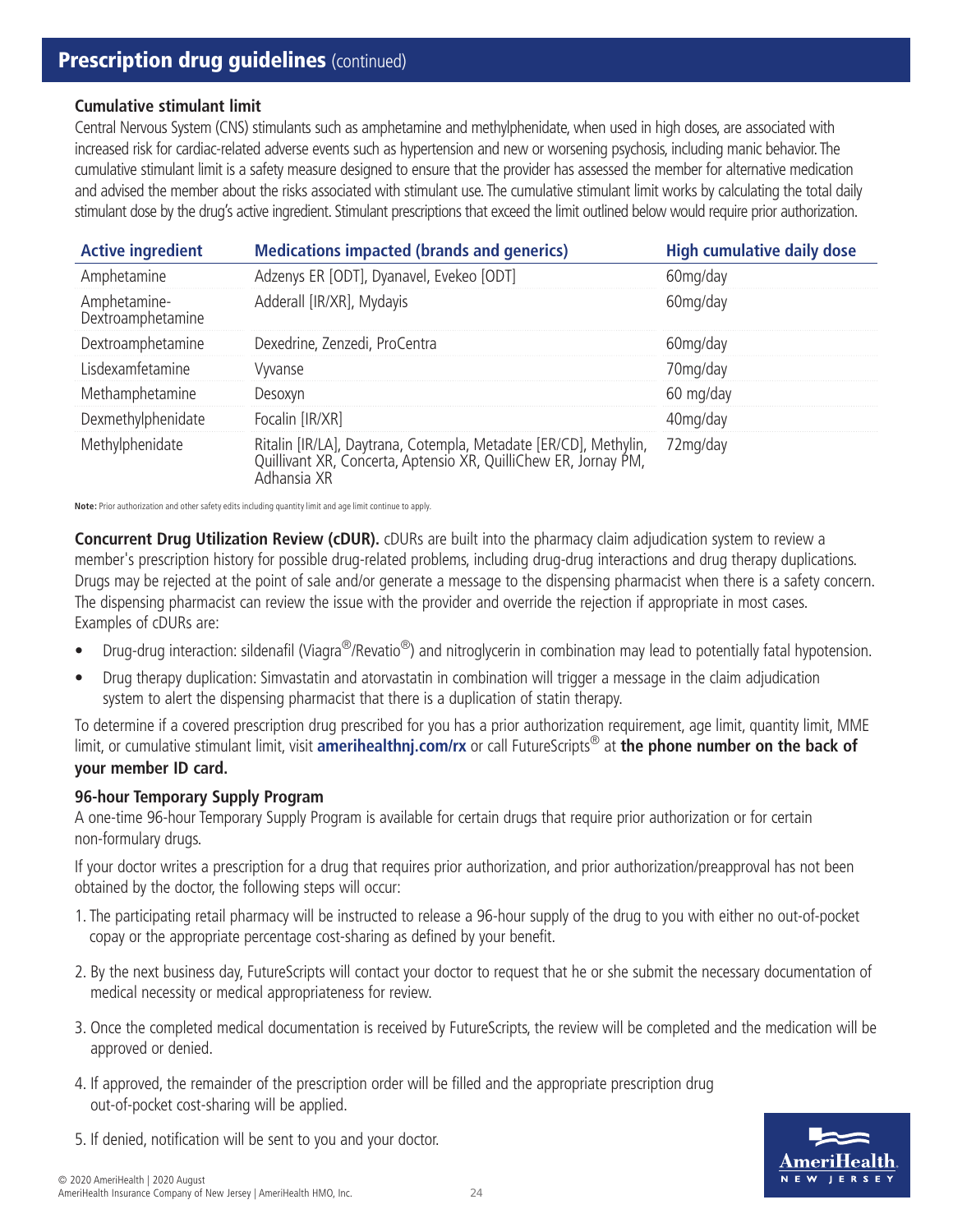# **Prescription drug quidelines** (continued)

Obtaining a 96-hour temporary supply does not guarantee that the prior authorization/preapproval request will be approved. This program limits a one-time release of 96-hour supply per drug. Some medications are not eligible for the 96-hour temporary supply program due to packaging or other limitations, such as Retin-A® (tube).

## **Requesting a prior authorization/preapproval:**

The provider prescribing the drug can access electronic prior authorization (ePA) platforms such as CoverMyMeds<sup>®</sup> and SureScripts™ to submit a prior authorization request. Alternatively, the provider can complete a prior authorization fax form or write a letter of medical necessity and submit it to FutureScripts® by fax at **1-888-671-5285.** The forms are available online at **futurescripts.com/prior-authorization1**. The form must be completed and submitted by your doctor.

- FutureScripts will review the prior authorization request or letter of medical necessity. If a clinical pharmacist cannot approve the request based on established criteria, a medical director will review the document.
- A decision is made regarding the request.
- If approved, the prescribing doctor will be notified of approval via fax or telephone and the claims system will be coded with the approval.
- You may call **the Customer Service phone number on your ID card** to determine if the prescription is approved.
- If denied, the prescribing doctor will be notified via letter, fax, or telephone.
- You are also notified of all denied requests via letter.
- The appeals process will be detailed on the denial letters sent to you and your doctor.

## **Coverage for medications not on the formulary (specific to Value Formulary members only)**

Doctors may request formulary coverage of a non-formulary medication when there has been a trial of at least three formulary alternatives or there are contraindications to using the formulary alternatives. Your doctor should complete a nonformulary exception request form providing details to support use of the non-formulary medication and should fax the request to **1-888-671-5285**. If the non-formulary request is approved, the drug will be paid at the highest cost share. Safety measures like quantity limits, age limits, and MME limits will still apply. If the request is denied, you and your doctor will receive a denial letter with the appropriate appeals language.

## **Appealing a decision**

If a request for prior authorization/preapproval or exception results in a denial, you, or your doctor on your behalf (with your consent), may file an appeal. Both you and your doctor will receive written notification of a denial, which will include the appropriate telephone number and address to direct an appeal. To assist in the appeals process, it is recommended that you keep your doctor involved to provide any additional information on the basis of the appeal.

## **Prescription Drug Program provider payment information**

FutureScripts administers our prescription drug benefits, and is responsible for providing a network of participating pharmacies and processing pharmacy claims. FutureScripts also negotiates price discounts with pharmaceutical manufacturers and provides drug utilization and quality reviews. Price discounts may include rebates from a drug manufacturer based on the volume purchased. AmeriHealth New Jersey may incorporate certain savings resulting from rebates into reductions in the overall cost of pharmacy benefits. Under most benefit plans, prescription drugs are subject to a member cost-share.

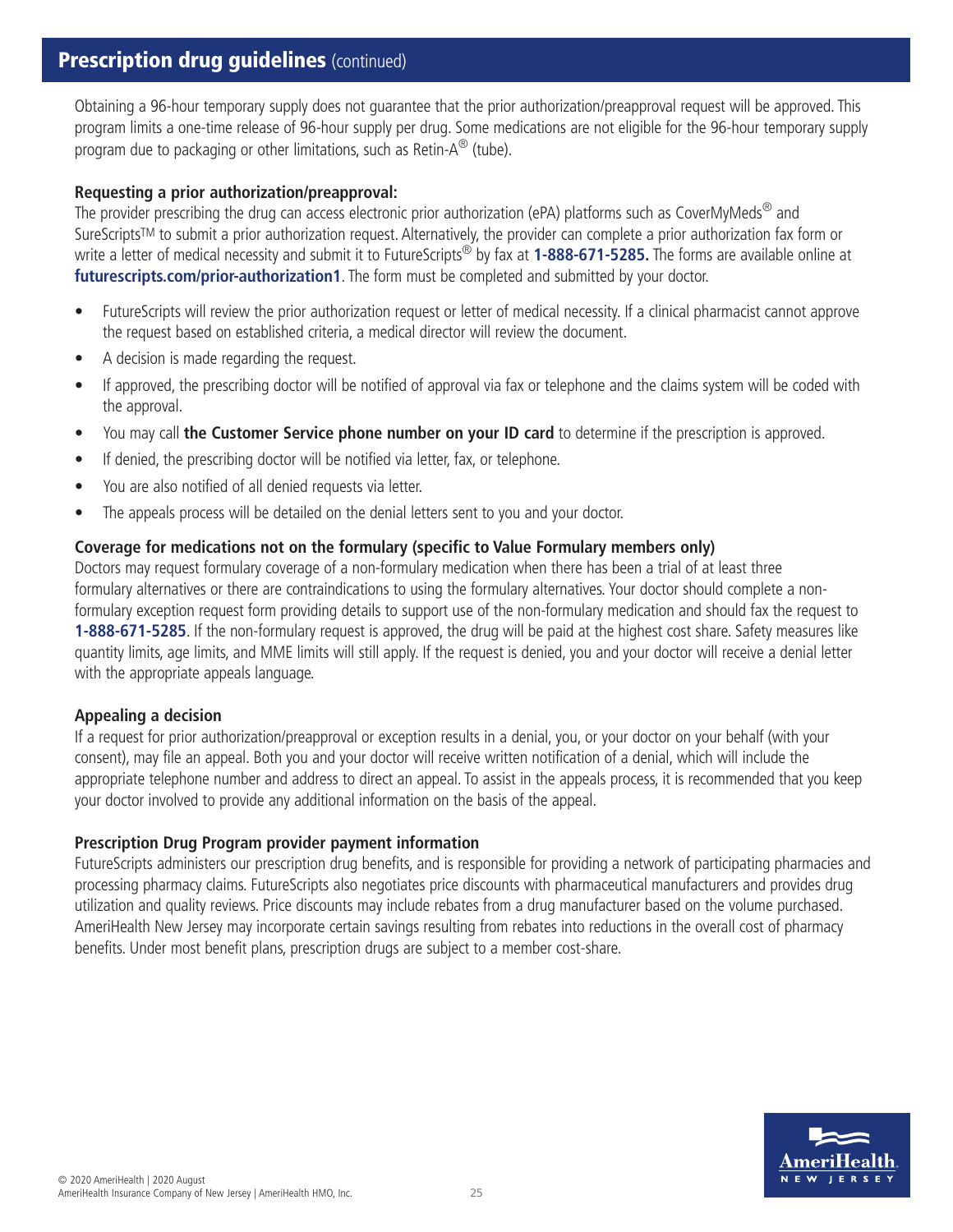# Opioid use and abuse

Pain management can be complex. You or a covered dependent might need to manage pain due to an injury, a procedure or surgery, arthritis, or a medical condition. Discuss your pain management goals and options with your health care provider so you can decide together how best to meet your pain management needs. Depending upon your situation, your provider may recommend one or more of the following:

- Opioid pain medicines (for example, Percocet or Vicodin)
- Non-opioid pain medicines, including:
	- Nonsteroidal anti-inflammatory drugs (for example, aspirin or Aleve)
	- Anticonvulsants (for example, Neurontin)
	- Serotonin and norepinephrine reuptake inhibitors (for example, Cymbalta)
- Procedural interventions (for example, corticosteroid injections)
- Complementary medicine, like acupuncture or massage
- Exercise or physical therapy
- Behavioral support, like cognitive-behavioral therapy

Opioids are commonly prescribed, but have not been shown to improve pain more than non-opioid medicines, and can cause serious risks. Risks include sedation, addiction, and difficulty breathing that can cause an overdose death. Taking opioids with other medications or alcohol, taking higher doses, or taking opioids for longer than a few days increases these risks. Talk with your doctor or pharmacist about your pain management strategies and the medications you are taking so they can advise you about safety concerns.

Log in at **amerihealthnj.com** to learn more about your benefits for pain management therapies or to use our Find a Doctor tool to find participating providers.

## **Precautions you can take when using opioids**

- Opioid-reversal drugs. Medication is available for opioid overdose rescue. Opioid-reversal drugs, such as Narcan® (generic name naloxone), block opioid effects and can reverse an overdose if administered in time. If you or someone in your home is taking opioids, talk to your doctor or pharmacist to learn more about naloxone and whether it is appropriate to have on hand. AmeriHealth New Jersey offers the opioid-reversal drug at no cost and without a prescription to members who have prescription drug benefits through AmeriHealth New Jersey.
- **• Safely storing and disposing of drugs.** Medications can be dangerous if they are used by someone other than the person for whom they were prescribed, especially addictive medications like opioids. Do not share your prescription medications with others, even family members. Store medications safely and securely while you need them and dispose of them safely when you are no longer taking them. If you need to dispose of leftover medication, many pharmacies have safe medication take back disposal kiosks available. Talk to your local pharmacy to learn more about available medication take-back programs.

## **Help is available**

- **• Medication-Assisted Treatment (MAT). Opioid addiction can be successfully treated.** MAT is the use of medications with counseling and behavioral therapies to treat dependence on addictive substances like opioids. MAT is the most effective treatment for substance use disorders and opioid overdose prevention. To find a participating provider in your community with a focus on MAT, log in to **amerihealthnj.com** and use our Find a Doctor tool to search for "Medication-Assisted Treatment."
- **• Behavioral health specialists.** There are resources and support available to help you cope with pain, stress, addiction, or concerns about your or someone else's substance use. To find a behavioral health care provider or learn more about your mental health and substance use disorder benefits, including opioid use resources or support, call **the number on the back of your member ID card** under "Mental Health/Substance Use Disorder."

## **For more information**

If you have questions or concerns about pain management, opioid abuse, your benefits, how to access available resources, or the quality of care you've received from a provider, call Customer Service at **the number on the back of your member ID card.**

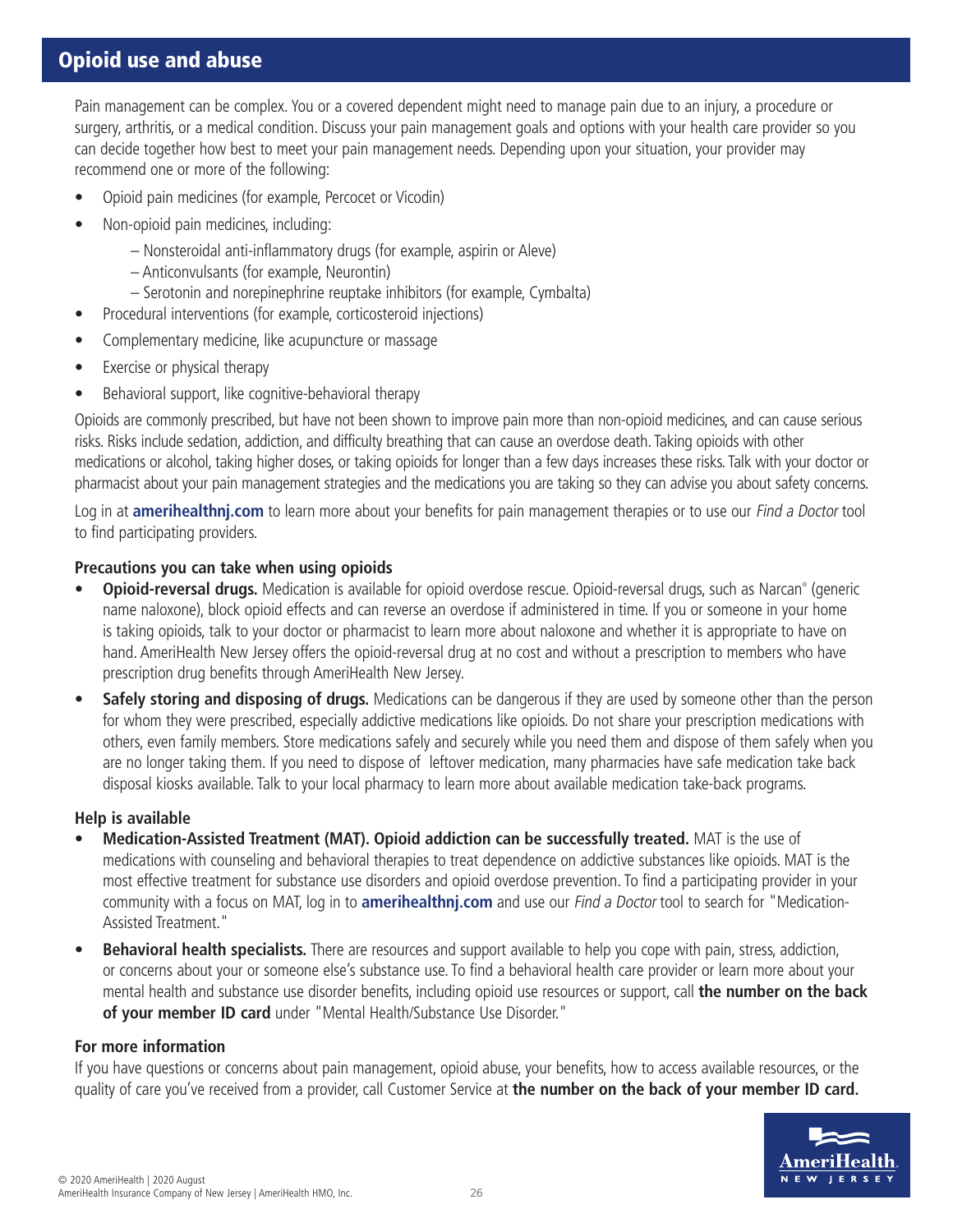AmeriHealth New Jersey HMO, POS, and PPO/EPO members have access to only emergency and urgent care services when traveling outside the AmeriHealth New Jersey service area. Always be sure to travel with your AmeriHealth New Jersey ID card in the event that you need emergency or urgent care services.

#### **Emergency services**

Emergency services are covered. Examples of a medical emergency include severe chest pain, a broken arm, or a medical condition that is quickly getting worse. In an emergency, go directly to the nearest hospital. If you are admitted, call Customer Service at **1-888-YOUR-AH1 (1-888-968-7241) (TTY: 711).**

HMO and POS members do not require a referral for treatment from their primary care physician (PCP); however, all members should notify their PCP or personal physician to coordinate follow-up care. Medically necessary care by a provider other than your personal physician or PCP will be covered until you can be transferred, without medically harmful consequences, to the care of your PCP, personal physician, or a referred specialist.

#### **Urgent care services**

Urgent care benefits cover medically necessary treatment for any unforeseen illness or injury, such as severe ear pain, that requires treatment prior to your return to the AmeriHealth New Jersey service area. For information about benefits restrictions that apply to services obtained outside the service area, call Customer Service at **1-888-YOUR-AH1 (1-888-968-7241) (TTY: 711).**

The provider may collect the appropriate copayment and/or coinsurance for the visit/service, or you may be asked to pay the cost for the visit/service when provided. To facilitate the processing of claims for your out-of-area urgent care, call Customer Service at **1-888-YOUR-AH1 (1-888-968-7241) (TTY: 711)** within 48 hours of receiving the care or as soon as reasonably possible, as determined by AmeriHealth New Jersey. If the services received outside of the service area are determined not to require urgent care, you will be responsible for the cost of the services.

#### **Member responsibilities**

It is the member's responsibility to forward to AmeriHealth New Jersey any bill received for emergency or urgent care services provided outside of the service area by a nonparticipating provider. Members should submit their bills for reimbursement to AmeriHealth New Jersey or, if applicable, to Magellan Healthcare, Inc.\* Be sure to include your full name, address, and your member ID number that appears on your ID card. No claim form is required.

For information on how to submit the claim, refer to your benefits description materials or call Customer Service at **1-888-YOUR-AH1 (1-888-968-7241) (TTY: 711).** POS members will need to submit a claim for self-referred services received outside the AmeriHealth New Jersey network. Self-referred POS claim forms are available by logging in at **amerihealthnj.com**, clicking the down arrow next to your name at the top, and selecting Resource Center.

Note: This is not a statement of benefits. Please refer to your benefits description materials for complete details of the terms, limitations, and exclusions of your health care coverage.

\*Magellan manages mental health and substance use disorder benefits for most members.

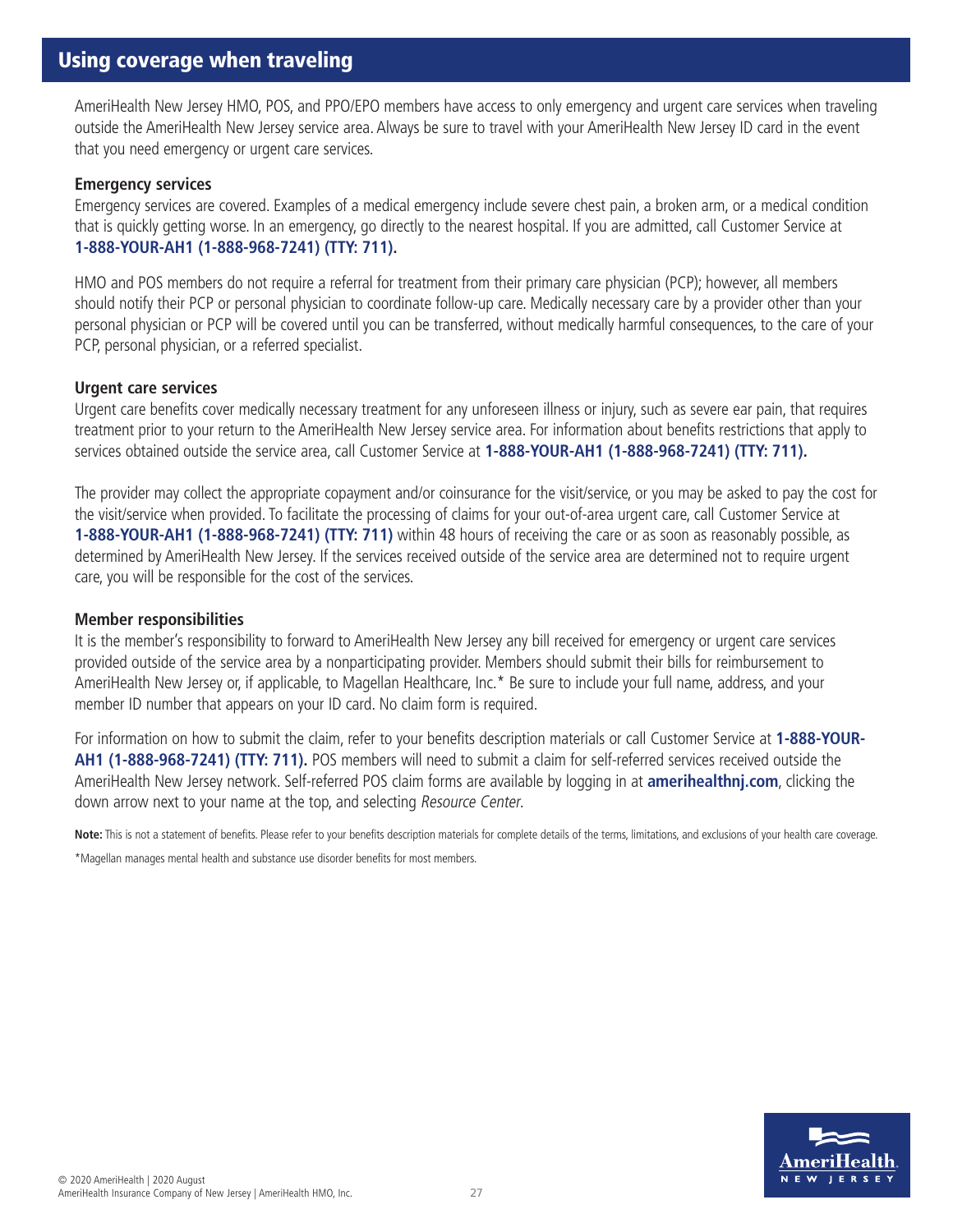## Embrace Well-being

Embrace Well-being is our holistic wellness program featuring incentives, discounts, and a variety of member resources that can help you on your journey to well-being in a way that's fun and rewarding. Every AmeriHealth New Jersey plan features access to Embrace Well-being. As a member, you'll benefit from incentives and tools to help you get well and resources to help you stay well. They are designed to help you stay motivated on your well-being journey.

Log in to **amerihealthnj.com**, complete your Well-being Profile, and get started!

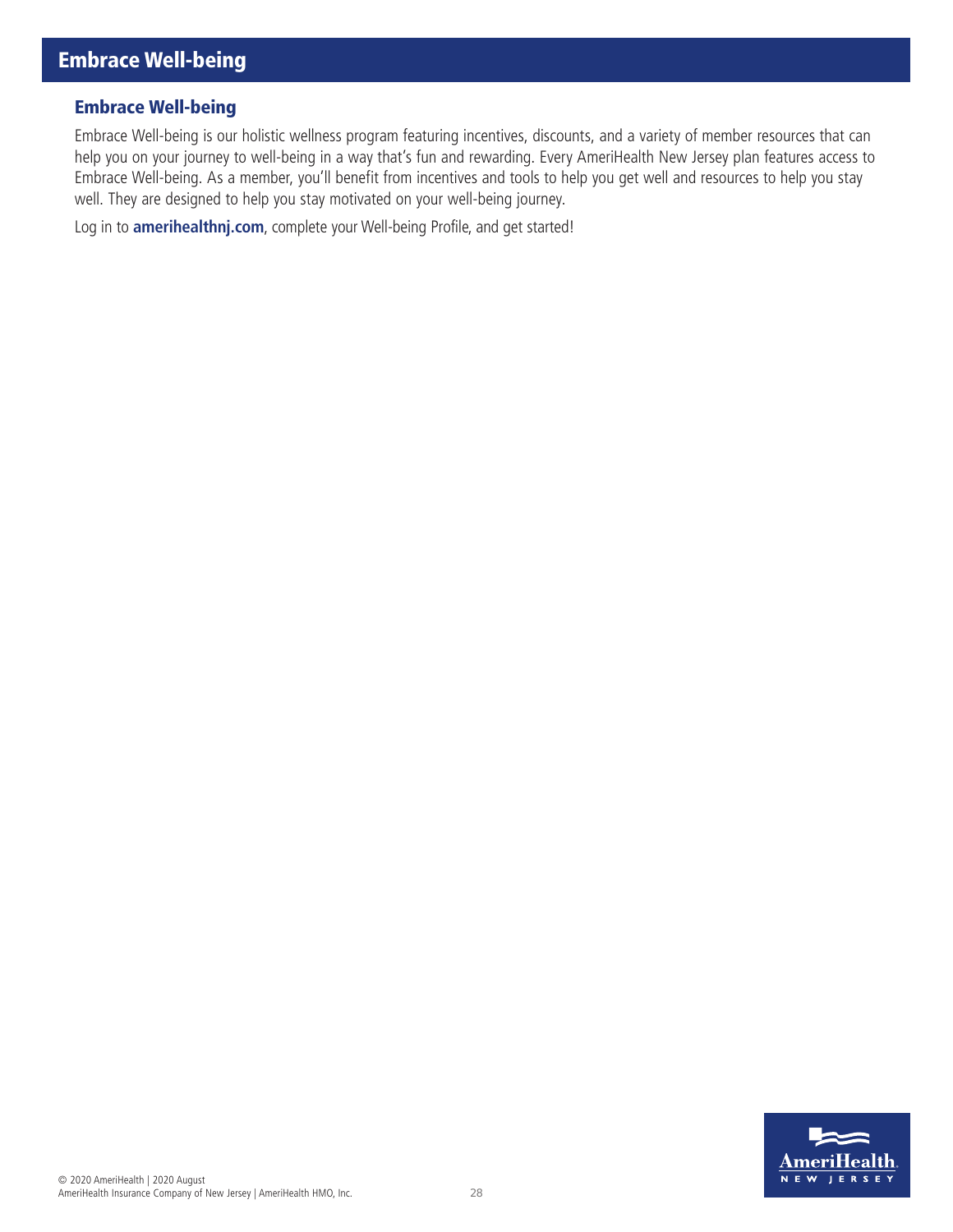# Improving health with your Well-being Profile

Are you looking for ways to improve your health but aren't sure where to begin? Our interactive online Well-being Profile can help. The profile:

- Helps you identify and learn about possible health risks
- Identifies opportunities for improving your overall well-being
- Connects you to other resources

To access your Well-being Profile, log in at **amerihealthnj.com** and select Health & Well-being at the top of the page. Then select Complete my Well-being Profile.

## **Results provide an action plan for better health**

Once you complete your profile, you will receive an overall health score plus a summary report. The summary report shows your risks and what changes you can make to increase your score.

You will also have access to several other reports:

- **Risk report.** This report provides an in-depth look at some of your modifiable risk factors, such as diet, blood pressure, blood sugar, and emotional health.
- **Condition report.** This report shows your personal risk for cancer, heart disease, stroke, and other diseases. It will also include information on early detection and taking action.
- **Physician summary.** Have questions about your results? Print out the Physician Summary and take it to your next appointment. Your doctor can offer additional suggestions for ways to improve your health.

Nationally accepted guidelines and recommendations can change. To provide you with the most current health information available, content is regularly updated. We encourage you to complete your Well-being Profile annually or as often as you wish to evaluate your progress.

**Note**: The Embrace Well-being program is available to most members. Please call **1-888-YOUR-AH1 (1-888-968-7241) (TTY: 711)** to find out if you are eligible.

#### To learn more

Discover how our Embrace Well-being program can help you reach your Well-being Profile goals. Embrace Well-being provides incentives to encourage you to make healthy changes. Information is available at **amerihealthnj.com** or by calling **1-888-YOUR-AH1 (1-888-968-7241) (TTY: 711).**

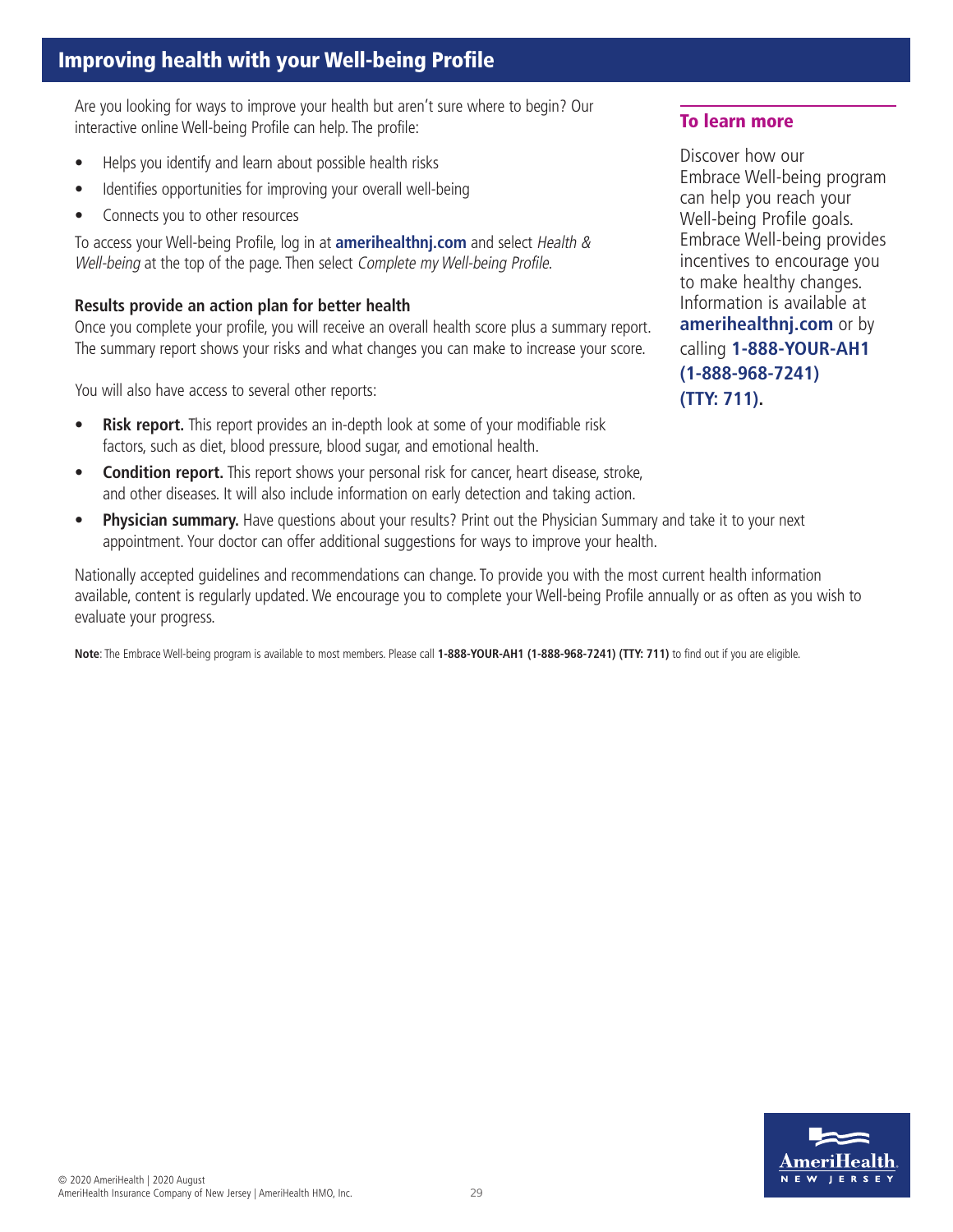## Reaching a Registered Nurse Health Coach with our 24/7 Health Information Line

When you have a question about health concerns, such as medications or scheduling visits to doctors or specialists, need assistance with making health decisions, or want help keeping information straight, AmeriHealth New Jersey has Health Coaches who can help.

Health Coaches are registered nurses who are available to you via our Health Information Line 24 hours a day, 7 days a week, to help you with your health needs and questions. From information on chronic conditions to coordinating care, your Health Coach is there to help you meet your health goals.

Call **1-888-YOUR-AH1 (1-888-968-7241) (TTY: 711)** to speak with a Health Coach. When prompted, state the information requested and then say "health coach" as your call reason.

Translation services are available through the CyraCom. There is no additional cost to you for using the Health Information Line.

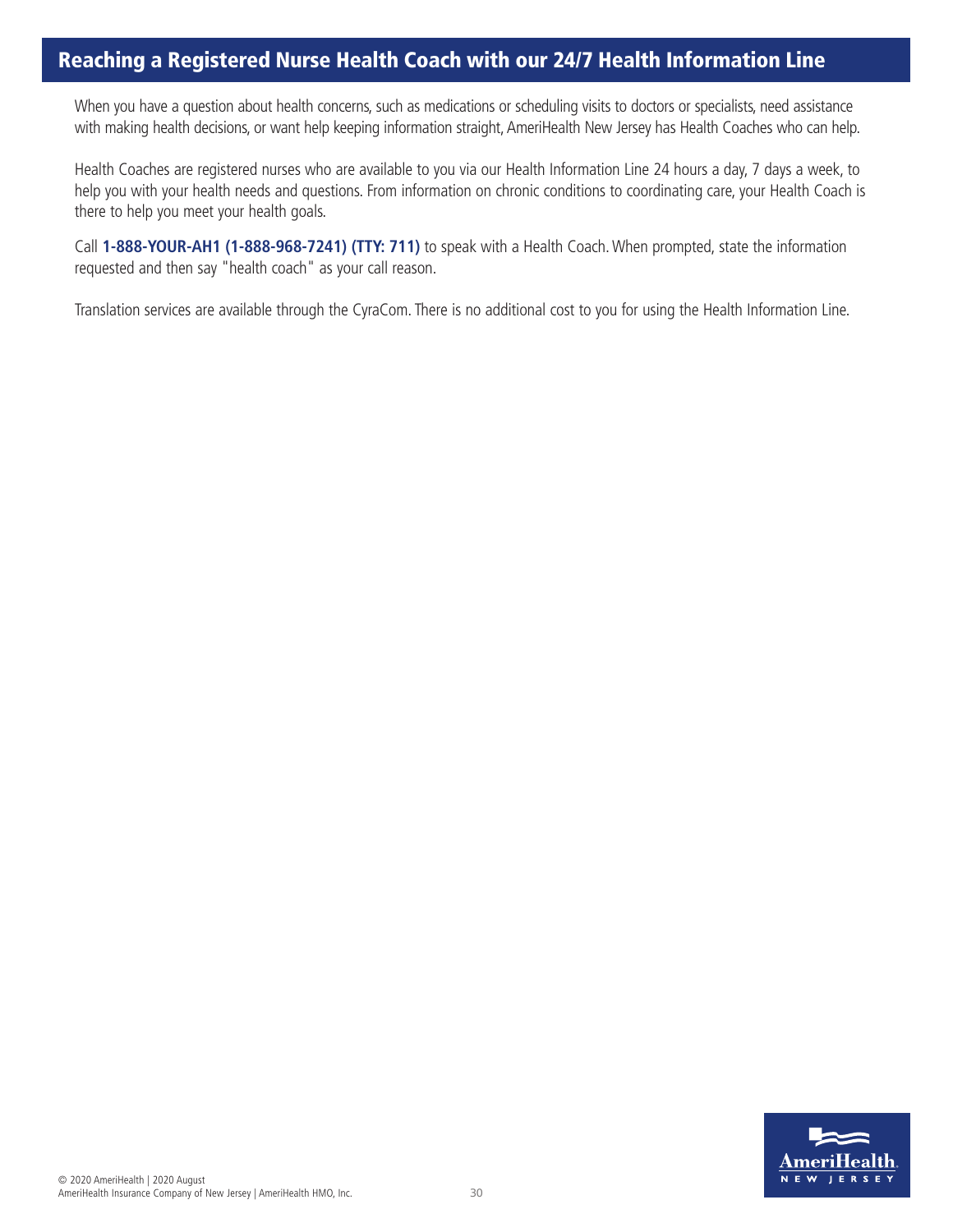# Registered Nurse Health Coaches give support for condition management, case management, maternity, and general health concerns

Living with a chronic condition or coordinating care after a hospital stay can be overwhelming, but you don't have to do it alone. AmeriHealth New Jersey provides members with access to Health Coaches — registered nurses who are available to help you manage your care and make informed health decisions — at no additional cost. Health Coaches are available 24 hours a day, 7 days a week, 365 days a year by calling **1-888-YOUR-AH1 (1-888-968-7241) (TTY: 711).**

Our condition management program\* provides health coaching and educational resources to support members coping with chronic conditions such as asthma, diabetes, hypertension, and upper gastrointestinal disease, as well as members facing treatment decisions. Our program is designed to encourage members to engage in shared decision-making with their physicians. The focus is on education for prevention of flare ups and complications, with the goal of improving overall health and quality of life.

Case management is a free, confidential program offered to all our members who are in need of more intensive support and/or coordination of care. Health Coaches and social workers pair their occupational expertise with knowledge of benefits to offer you support and guidance in dealing with complex health concerns.

For either program, a Health Coach can help you to:

- Understand your condition and current health status
- Learn skills to help you stay as healthy as possible
- Learn about your medications
- Transition between the hospital and home
- Cope with the emotional impact of your illness or condition

Health Coaches also support pregnant members through our free Baby FootSteps<sup>®</sup> maternity program, which offers:

- Telephonic support from an experienced Registered Nurse Health Coach, which may include periodic health assessments over the phone
- Prenatal resources and information that guide expectant mothers through each stage of pregnancy
- Monthly emails or texts with helpful tips and information about pregnancy and delivery for members that are enrolled for digital messaging

Additionally, Health Coaches can address general health questions and concerns you may have. Once you speak with a Health Coach, he or she is dedicated to you. Whatever your health concern, your personal Health Coach works with you to set goals and develop a plan to manage your health care through phone calls and/or educational materials and health reminders mailed to your home.

Together, you and your Health Coach will:

- Assess your current health status and history
- Confirm your needs
- Develop a care plan designed to meet your needs that could include home care, education, and coaching
- Review your plan and goals and communicate with your doctor as necessary

Speaking with a Health Coach is voluntary. You can talk to a Health Coach just once or establish a relationship and set up followup calls — whatever works best for you.

To contact a Health Coach, call **1-888-YOUR-AH1 (1-888-968-7241) (TTY: 711)**. When prompted, state the information requested, and then say "Health Coach" for your call reason. Translation services are available through CyraCom. There is no additional cost to you for speaking with a Health Coach. You have the right to opt-in or opt-out of health coach services at any time by simply advising your health coach of your wishes. You may also call **1-888-YOUR-AH1 (1-888-968-7241) (TTY: 711)** and request that you not be contacted by a health coach in the future.\*



<sup>\*</sup> Condition management is available to most members. Please call Customer Service at the telephone number on your ID card to find out if you are eligible.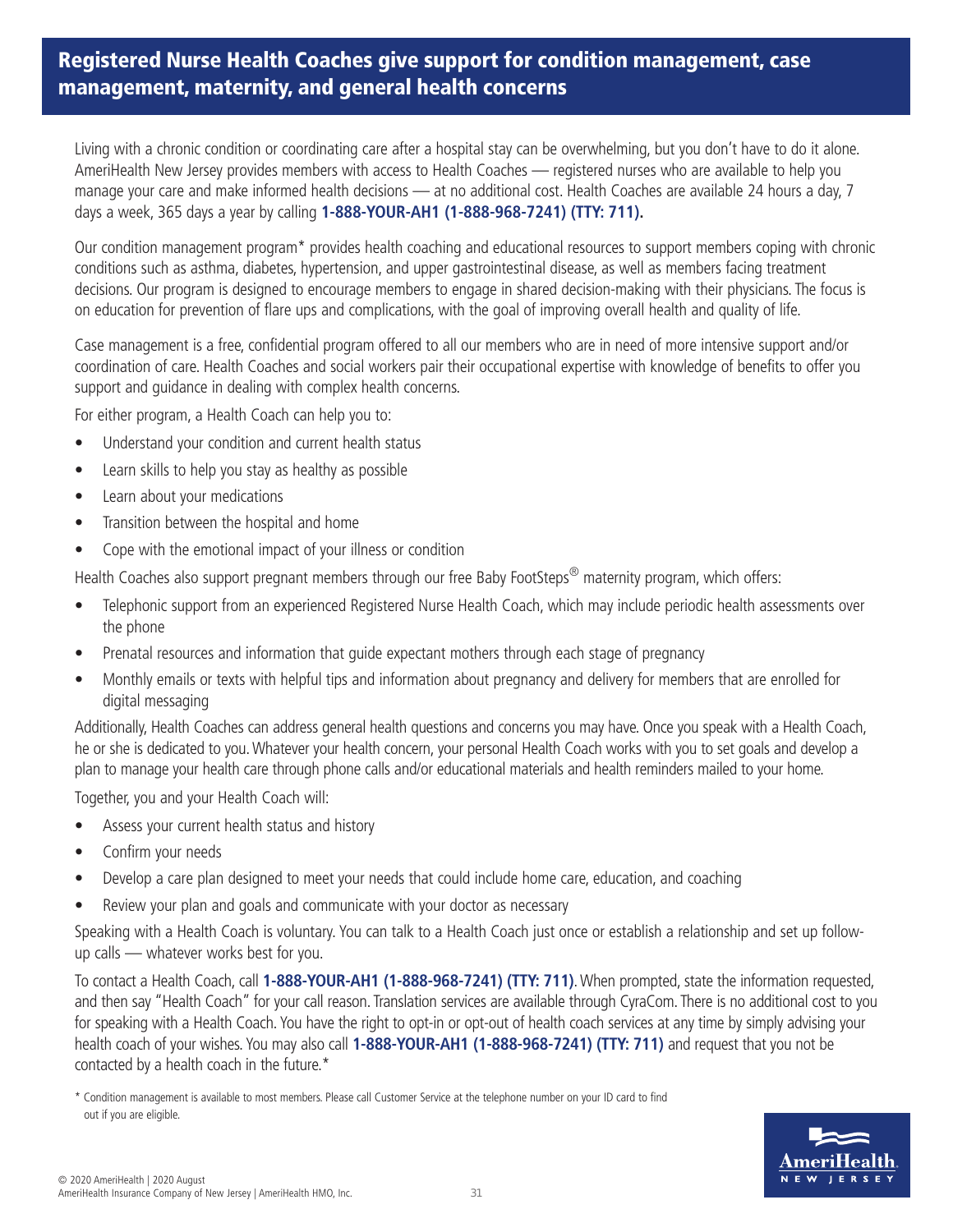Embrace Well-being is our holistic wellness program featuring incentives, discounts, and a variety of member resources that can help you on your journey to well-being in a way that's fun and rewarding.

Every AmeriHealth New Jersey plan features access to Embrace Well-being. As a member, you'll benefit from incentives and tools to help you get well and resources to help you stay well.

## **Embrace Well-being: Online tools**

Our online wellness tools are available to all members. They are designed to help you stay motivated on your well-being journey. Earn tokens and badges for every small step you take to reach your well-being goals. It's simple! Log in to **amerihealthnj.com**, complete your Well-being Profile and get started!

## **Embrace Well-being: Discounts**

Shop smarter, healthier and get active. All AmeriHealth New Jersey members over the age of 18 have access to these discount programs by logging in to **amerihealthnj.com**.

- **Discounted gym memberships,** fitness wearables, education programs, at home fitness equipment and so much more are available through GlobalFit's Gym Network 360.
- **Access to a variety of workouts** ranging from cycling and yoga to bootcamps and personal training through GlobalFit Anywhere.
- **Livewellamerihealthnj.com:** score deals on everything from cleaning supplies to nutritious foods or find your new favorite healthy recipe — check in with Live Well regularly for updated coupons, articles, and recipes.
- **AmeriHealth Insider:** save up to 60% on tickets, travel, and shopping for a wide range of businesses, from local to national attractions and events.

## **Embrace Well-being: Programs and resources**

As an AmeriHealth New Jersey member you have access to a variety of innovative support programs: helping you get the care you need, when you need it.

- **Condition and Case Management** programs provide 24/7 support from our Registered Nurse Health Coaches for members managing chronic conditions or a complex health situation, such as asthma, diabetes, hypertension, cancer or stroke, and many more.<sup>1</sup>
- **Health Coaching** is available 24/7 from our Registered Nurse Health Coaches and offers extra support to help you navigate your health journey.
- **Baby FootSteps®** provides prenatal resources and information. Sign up for Baby FootSteps by calling 1-800-598-BABY.
- **On To Better Health** can help you better manage life's daily pressures and balance your physical and emotional well-being through online access to self-help tools and resources proven to help people get better and feel better.

Log in to **amerihealthnj.com** for more information on our Embrace Well-being program!

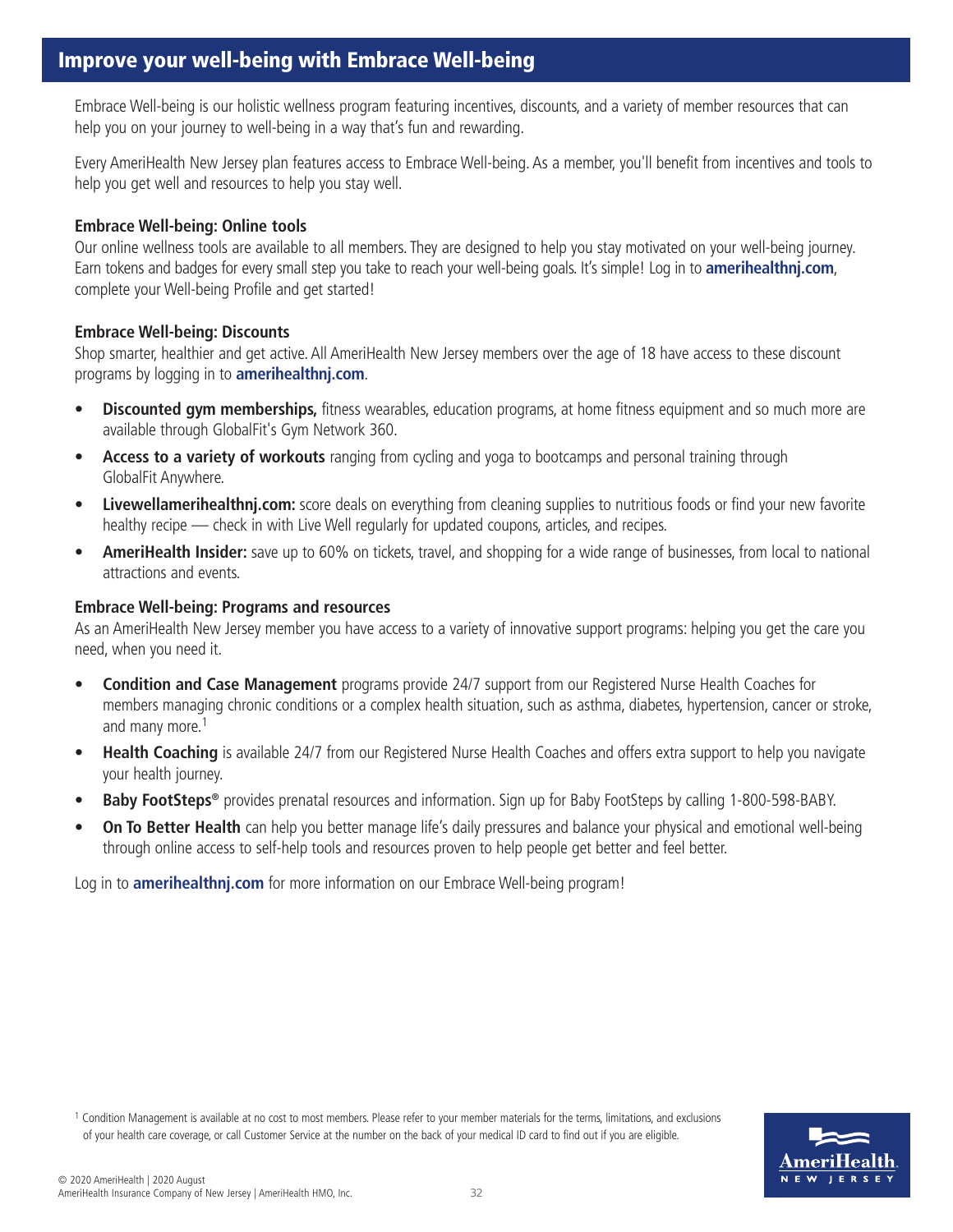# Accessing benefit and claims information online

As an AmeriHealth New Jersey member, you can use our secure, password-protected, self-service member website, when you log in at **amerihealthnj.com**. One of the many features available is the ability to view personalized information about the benefits and services included in, and excluded from, your coverage. To do so, select the Benefits tab, then My Benefits Overview. Select the Summary of Benefit & Coverage link to understand your share of charges for which you may be responsible.

Logging in at **amerihealthnj.com**, you can also view personalized information about the status of medical and pharmacy claims submitted for services provided for you by any provider in the network. To do so, select the Claims tab, then My Claims Overview. Here you will be able to view the status of the claim, the date it was paid, and any amount that you are responsible to pay.

If you have questions or need information about your benefits or claims coverage, or if you do not have Internet access, call Customer Service at **the number on the back of your ID card.**

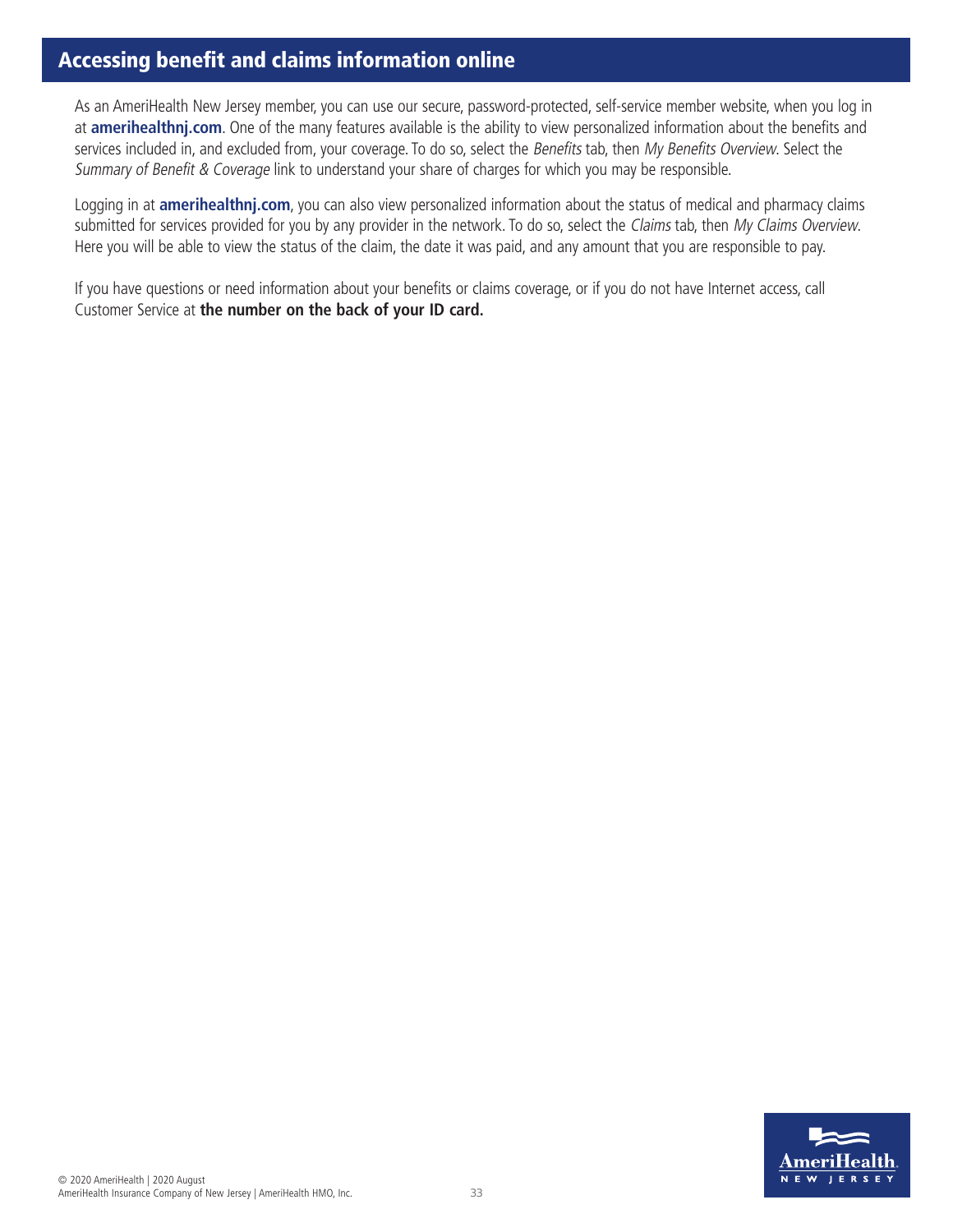# Reaching multilingual Customer Service

If you or a member you know has difficulty communicating because of an inability to speak or understand English and needs language assistance, call Customer Service at **1-888-YOUR-AH1 (1-888-968-7241) (TTY: 711).** Follow the prompts or wait to speak with a Customer Service representative.

AmeriHealth New Jersey has multilingual staff, telephone language-line services, and TTY for the deaf or hearing impaired. Our Customer Service representatives can answer questions or provide information about your claims or benefits coverage. They can also assist you in finding a participating provider who speaks your language.

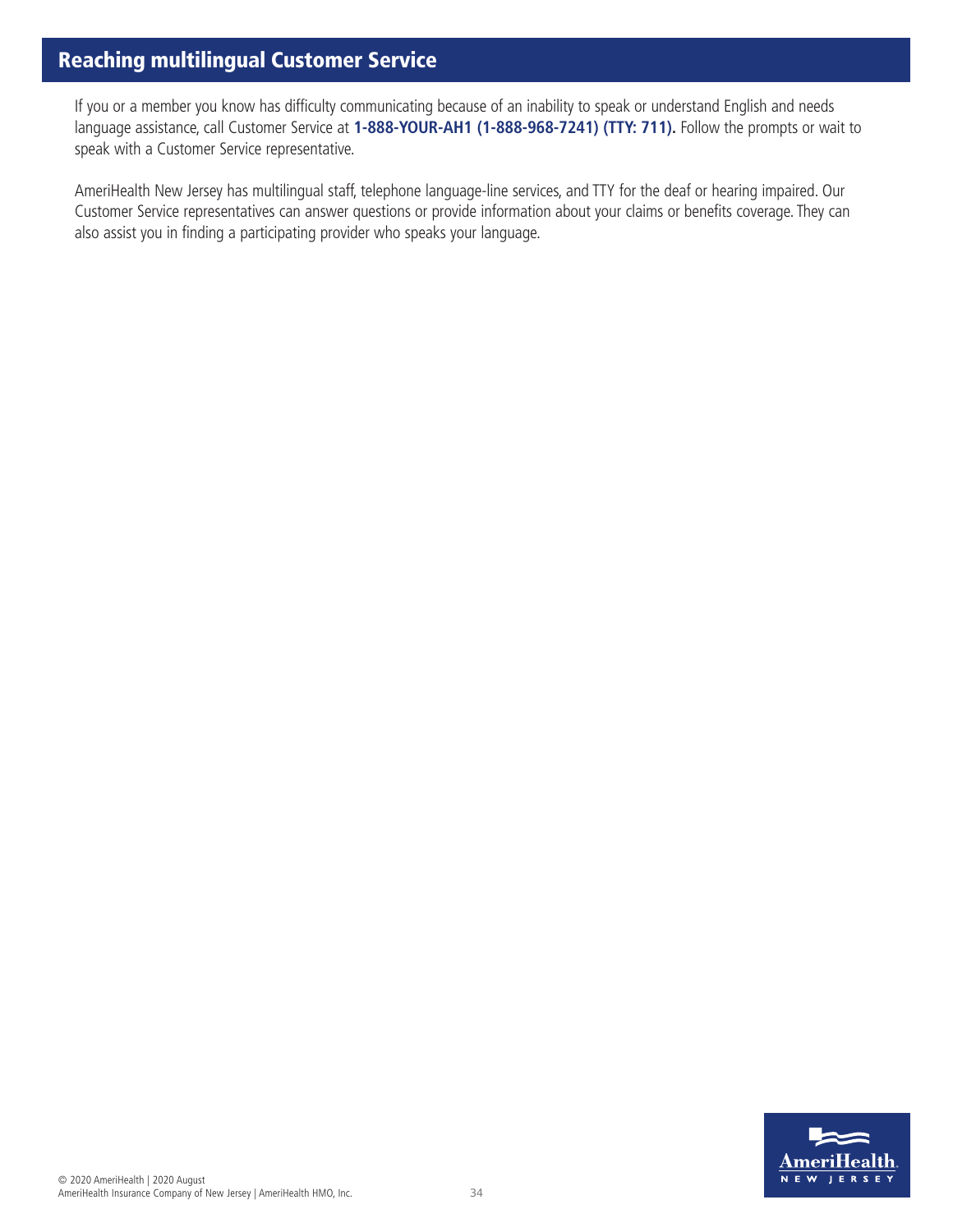# Submitting a claim

When you use an in-network provider, there's no need for you to submit a claim. Your provider does that for you. However, if you are an AmeriHealth New Jersey POS member who self-refers to providers or an AmeriHealth New Jersey PPO member using an out-of-network provider, you may be required to submit a claim form for services received. Here's what to do:

#### **AmeriHealth New Jersey POS\*and POS+ members**

You are only required to submit a claim for self-referred services. Use the POS claim form available when you log in at **amerihealthnj.com**. †

#### **AmeriHealth New Jersey PPO members**

You may have to pay the full charges and then submit a claim for reimbursement if you use doctors or hospitals that are not in the PPO network. Out-of-network claim forms are available when you log in at **amerihealthnj.com**. †

#### **Step-by-step instructions**

Claim submission instructions are located on the back of the AmeriHealth New Jersey POS and PPO claim forms. Remember to always keep a copy of the completed claim form and the itemized bills for your records.

\* AmeriHealth New Jersey POS members who use out-of-network doctors and hospitals may have to pay the full charges and then submit a claim form for reimbursement.

†Additional claim forms are available by calling Customer Service at **1-888-YOUR-AH1 (1-888-968-7241) (TTY: 711).**

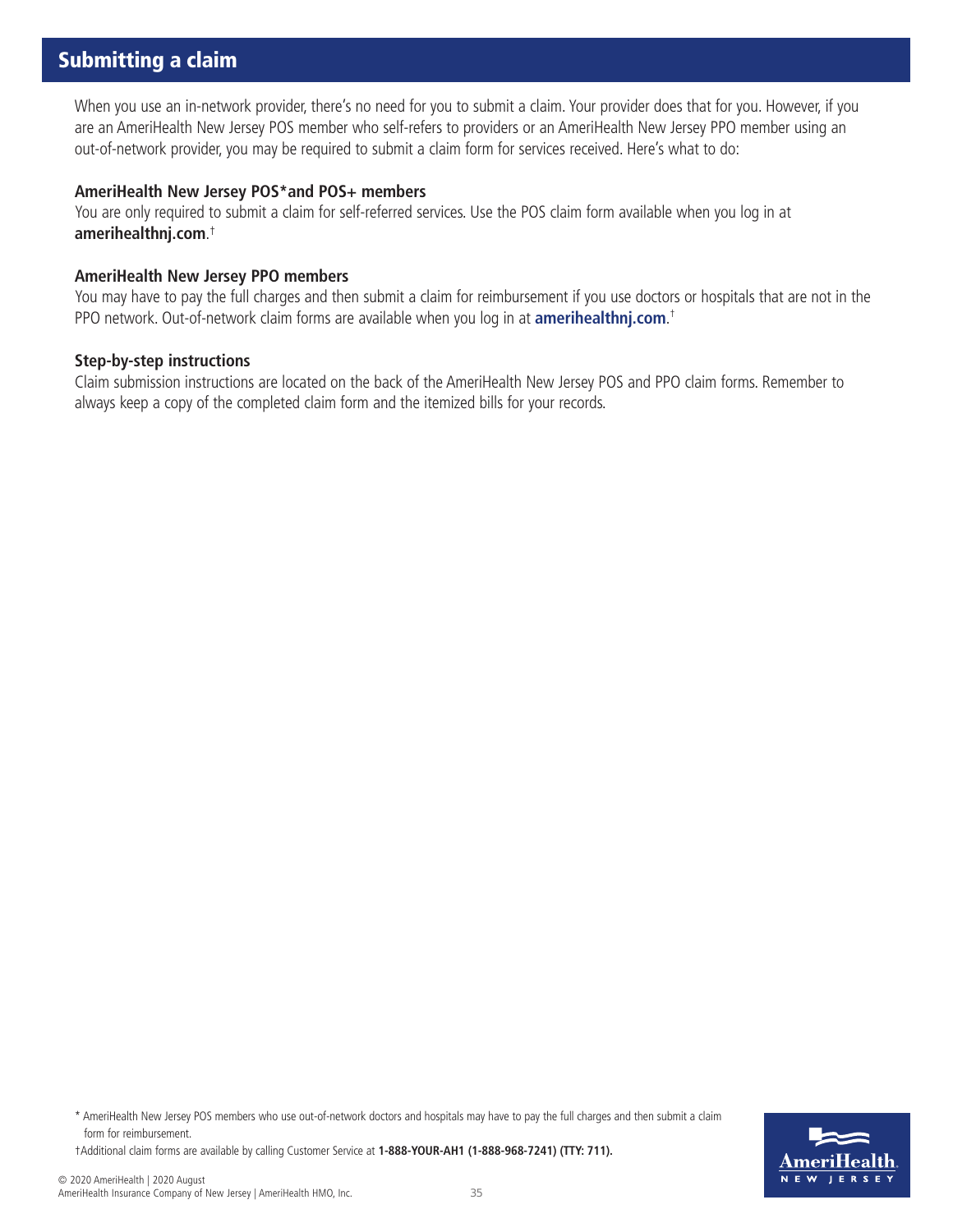# Making an appeal or complaint

#### **Informal member complaint process**

AmeriHealth HMO, Inc. and AmeriHealth Insurance Company of New Jersey (collectively, AmeriHealth New Jersey) will make every attempt to address questions or concerns related to benefits or services. To discuss a concern or obtain the address to send a letter, call Customer Service at **1-888-YOUR-AH1 (1-888-968-7241) (TTY: 711).** Most member concerns are resolved informally at this stage. If we cannot immediately resolve your concern, we will investigate the issue and respond to you within 30 calendar days. If you do not wish to wait for the response, you can file an internal appeal as outlined below. To initiate an internal appeal, you or your designee may call or write as directed in the original denial letter, or call Customer Service. You or your designee may also mail or fax a written appeal to:

AmeriHealth NJ Appeals Unit 259 Prospect Plains Road, Building M Cranbury, NJ 08512 Fax: 609-622-2480

Special appeal rules apply to self-insured plans. These rules are not described here. Enrollees of self-insured plans should consult their benefits description materials for details.

#### **Member appeals**

There are two types of member appeals — medical necessity (utilization management) appeals and administrative appeals — and they are further classified as "preservice" or "postservice." A preservice appeal is for services that are covered if preapproved by AmeriHealth New Jersey before medical care is obtained. A postservice appeal is for claims where AmeriHealth New Jersey preapproval is not required and medical care has already been obtained. Expedited review is also available for appeals that involve "urgent care" — any appeal for medical care or treatment with respect to which the application of the time periods for making nonurgent determinations could seriously jeopardize the life or health of the member or the ability of the member to regain maximum function, or in the opinion of a physician with knowledge of the member's medical condition, would subject the member to severe pain that cannot adequately be managed without the care or treatment that is the subject of the appeal. The member appeal process consists of up to two levels of internal appeal for members with group coverage and only one level of internal appeal for members with individual coverage. Both group and individual coverage have one level of external review; however, external review is not available for administrative issues.

The following time frames apply for AmeriHealth New Jersey to complete internal appeals and issue decision letters containing further appeal rights:

- **Standard appeals: Medical Necessity**
	- From receipt of first-level internal appeal request: 10 calendar days for preservice or postservice appeals – From receipt of second-level internal appeal request: 20 business days for preservice or postservice appeals
- **Standard appeals: Administrative Appeals.** From receipt of first- or second-level internal appeal request: 15 calendar days for preservice appeals; 30 calendar days for postservice appeals
- **Expedited appeals:** From receipt of a qualified urgent care appeal request: 72 hours

Members with urgent care conditions or who are currently receiving ongoing treatment may file an expedited external review at the same time they file an expedited internal appeal by calling Customer Service at **1-888-YOUR-AH1 (1-888-968-7241) (TTY: 711).**

AmeriHealth New Jersey will provide the member, free of charge, with new or additional evidence considered, relied upon, or generated by AmeriHealth New Jersey in connection with the appeal, sufficiently in advance of notice of the final internal adverse benefits determination to give the member a reasonable opportunity to respond.

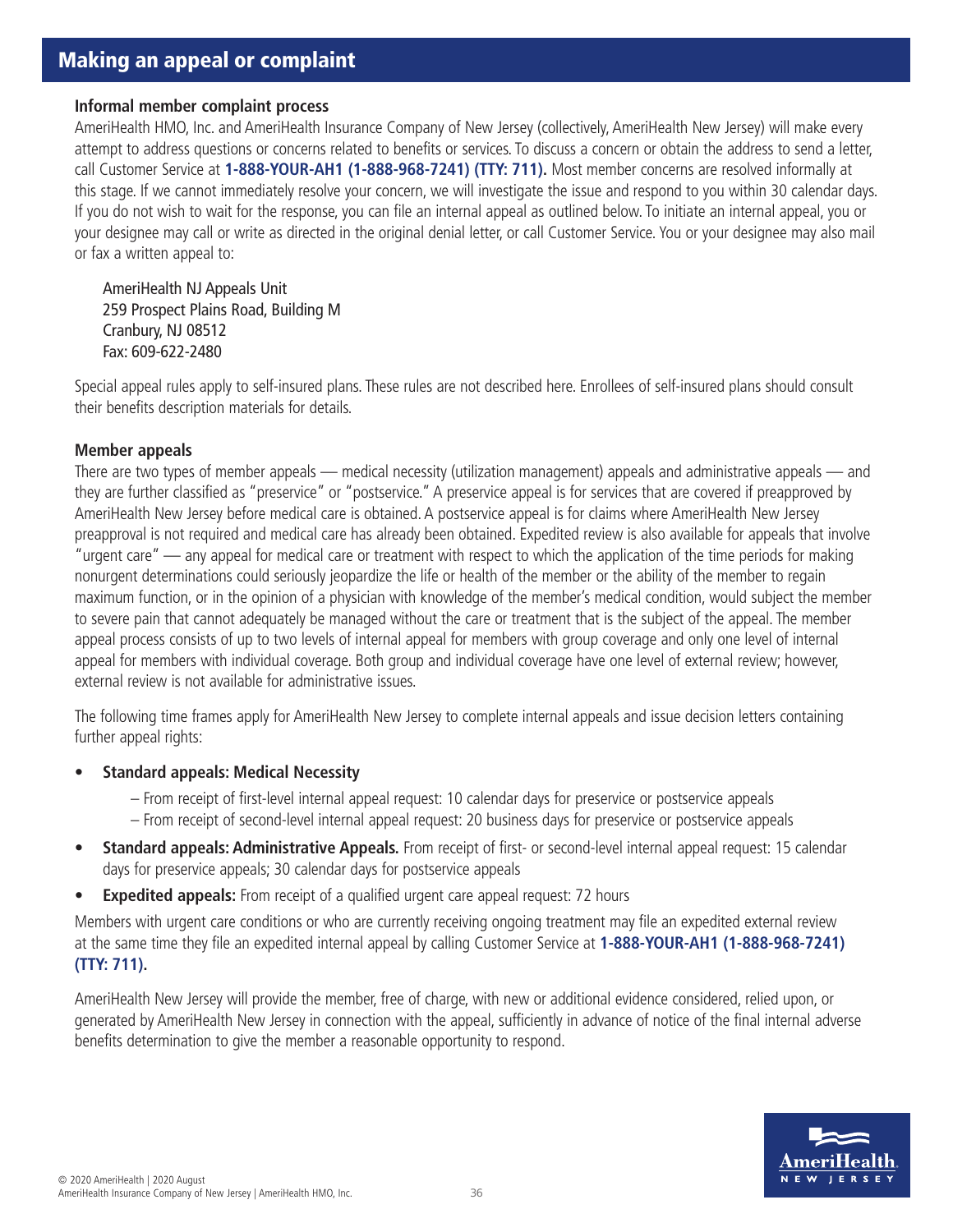# **Making an appeal or complaint (continued)**

#### **Appeal panels**

Each appeal panel consists of one or more persons designated by AmeriHealth New Jersey to act as decision-maker. The decision-makers may not have participated in the previous decision to deny coverage and are not subordinates to whomever made that determination.

Each committee reviews all information provided by the member or other sources for the internal appeal. For expedited and second-level internal appeals, the member or an authorized representative may make a brief presentation to the panel.

#### **Internal appeal process for member appeals based on medical necessity decisions**

A member medical necessity appeal focuses on an AmeriHealth New Jersey decision to deny, reduce, or limit coverage that is based on an evaluation of the medical necessity or appropriateness of the coverage request.

**Stage 1** member internal appeals must be filed within 180 calendar days after receipt of the initial adverse benefits determination. The stage 1 decision-maker is a plan medical director who is a matched specialist, or the decision-maker receives input from a consultant who is a matched specialist. A matched specialist, or "same or similar specialty physician," is a licensed physician or psychologist who is in the same or similar specialty as typically manages the care under review.

**Standard Stage 2\*** internal appeals must be filed within 180 calendar days after receipt of the related Stage 1 determination. The Stage 2 internal appeal will be reviewed by a three-person panel of physicians and/or other health care professionals selected by AmeriHealth New Jersey. If requested by you or your designee, AmeriHealth New Jersey will arrange for a consultant practitioner — a matched specialist with no prior involvement in the case — to be available to participate in the review. AmeriHealth New Jersey will notify you of the meeting date, meeting procedures, and your rights at the hearing. You or your designee has the right to present information about your appeal before the panel. You also have the right to ask AmeriHealth New Jersey to have a staff member who is not involved with the case represent you.

#### **Internal appeal process for administrative appeals**

A member administrative appeal focuses on an unresolved dispute or objection regarding coverage, including participating or nonparticipating health care provider status, coverage related to contract exclusions/limitations, noncovered services, cost-sharing requirements, rescission of coverage (except for failure to pay premiums or coverage contributions), and/or the operations or management policies of AmeriHealth New Jersey.

**First-level internal appeals** must be filed within 180 calendar days after the initial adverse benefits determination. The Level 1 Administrative Appeals Committee is staffed by a single decision-maker who is a member of the plan's senior management or a designee, who has had no previous involvement in the decision at issue and is not a subordinate of such individuals.

**Second-level internal appeals**\* are to be filed within 60 calendar days after receipt of the first-level internal appeal decision letter. The second-level administrative appeal will be reviewed by a three-person committee of AmeriHealth New Jersey management personnel. The committee will schedule and convene a meeting within the time frames previously outlined. AmeriHealth New Jersey will notify you of the meeting date, meeting procedures, and your rights at the hearing. You or your designee has the right to present information about your appeal to the panel. You also have the right to ask AmeriHealth New Jersey to have a staff member who is not involved with the case represent you. Second-level determination is final. External review is not available for administrative issues.